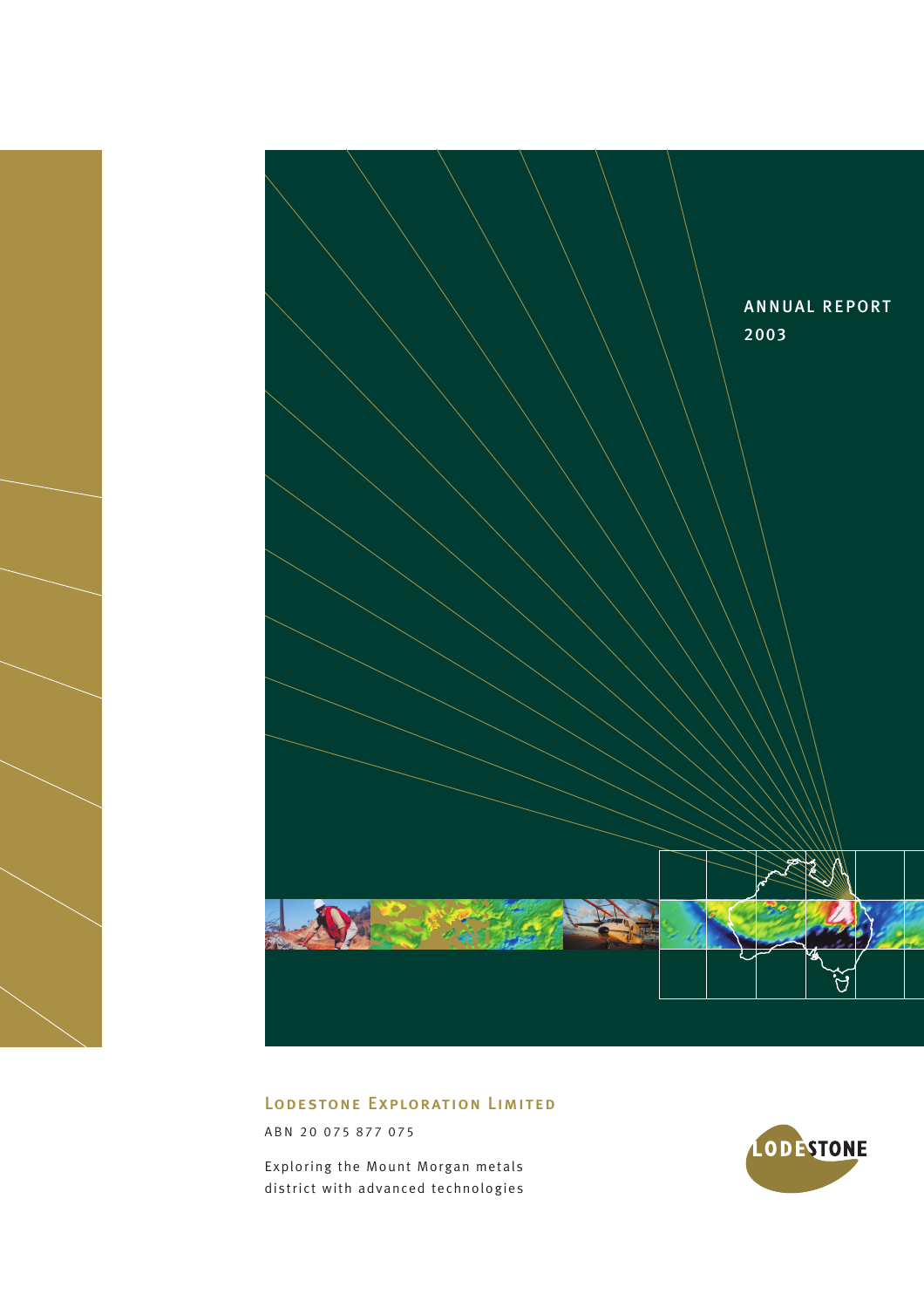## Corporate Directory

| <b>DIRECTORS</b>                                          | John Shaw (Chairman)<br><b>Martin Ackland</b><br><b>Greg Baynton</b><br>John McCawley                    |
|-----------------------------------------------------------|----------------------------------------------------------------------------------------------------------|
| <b>SECRETARY</b>                                          | Leni Stanley                                                                                             |
| <b>PRINCIPAL REGISTERED OFFICE</b><br><b>IN AUSTRALIA</b> | c/o Stanley Yeates & Associates<br>Level 18, 200 Mary Street<br>Brisbane QLD 4000<br>$(07)$ 3229 6606    |
| <b>SHARE REGISTER</b>                                     | Douglas Heck & Burrell Registries<br>Level 22, 300 Queen Street<br>Brisbane QLD 4000<br>$(07)$ 3228 4000 |
| <b>AUDITOR</b>                                            | Douglas Heck & Burrell<br>Level 21, 300 Queen Street<br>Brisbane QLD 4000<br>$(07)$ 3228 4000            |
| <b>SOLICITORS</b>                                         | <b>Corrs Chambers Westgarth</b><br>1 Eagle Street<br>Brisbane QLD 4000<br>$(07)$ 3228 9424               |
| <b>BANKERS</b>                                            | <b>Westpac Banking Corporation</b><br><b>Cnr Queen and Eagle Streets</b><br>Brisbane QLD 4000            |
| <b>STOCK EXCHANGE LISTING</b>                             | Lodestone Exploration Limited shares<br>are listed on the Australian Stock Exchange.<br>(ASX Code: LOD)  |
| <b>WEBSITE ADDRESS</b>                                    | www.lodestonex.com                                                                                       |
|                                                           |                                                                                                          |

## Annual General Meeting

| <b>NOTICE OF ANNUAL GENERAL MEETING</b> | The annual general meeting of           |
|-----------------------------------------|-----------------------------------------|
|                                         | Lodestone Exploration Limited           |
| WILL BE HELD AT                         | <b>ASX Auditorium</b>                   |
|                                         | Level 6, 126 Eagle Street, Brisbane     |
| <b>TIME</b>                             | 11am                                    |
| <b>DATE</b>                             | Monday 20 October 2003                  |
|                                         | A formal notice of meeting is enclosed. |



## Lodestone Exploration Limited

ABN 20 075 877 075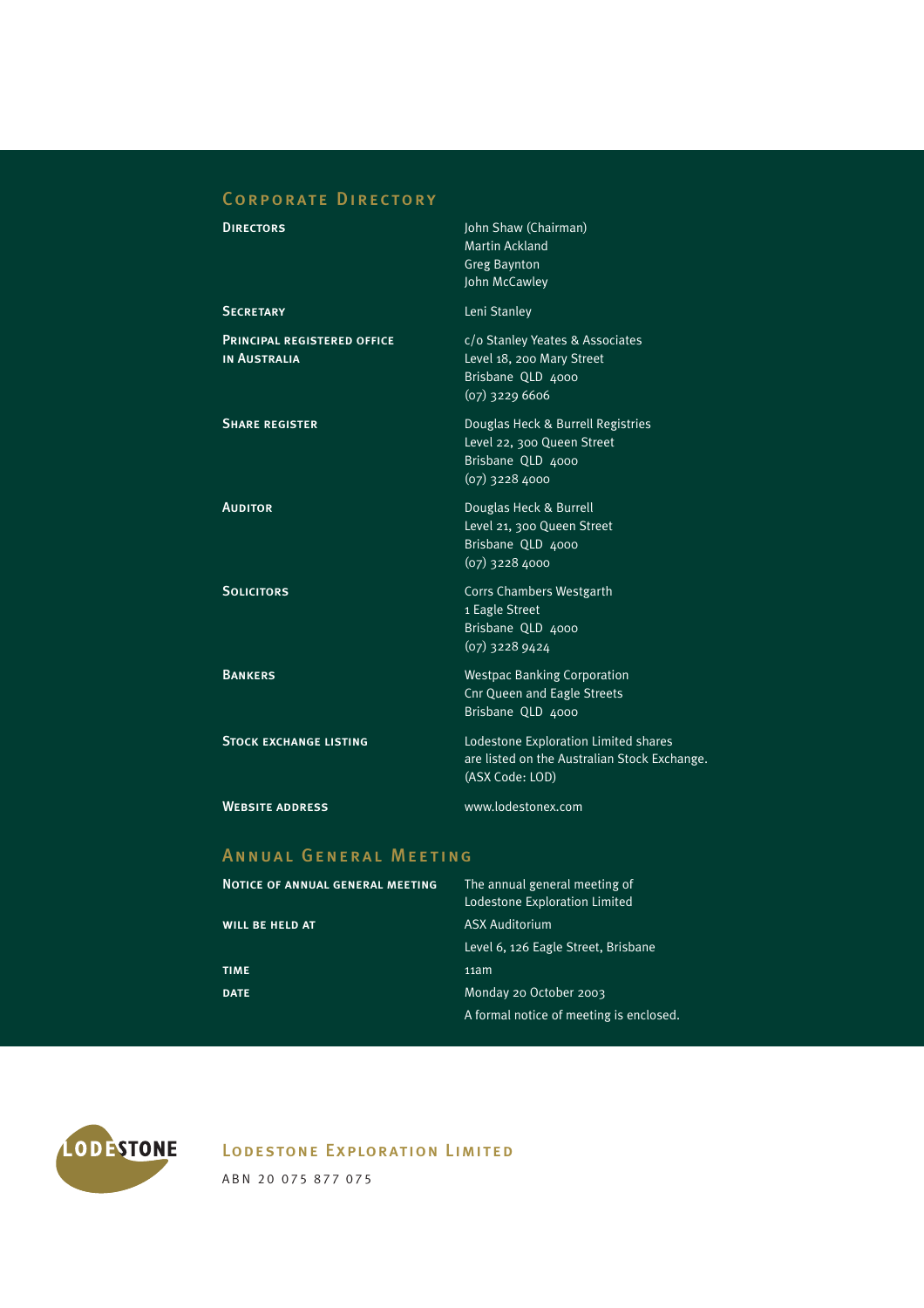# LODESTONE EXPLORATION LIMITED ABN 20 075 877 075

## **Contents**

| Corporate Directory                     |    |
|-----------------------------------------|----|
| <b>Operational Review</b>               | 2  |
| Directors' Report to Shareholders       | 9  |
| Corporate Governance Statement          | 13 |
| Independent Audit Report to the Members | 16 |
| Directors' Declaration                  | 17 |
| <b>Financial Report</b>                 |    |
| Statement of Financial Performance      | 18 |
| <b>Statement of Financial Position</b>  | 19 |
| <b>Statement of Cash Flows</b>          | 20 |
| Notes to the Financial Statements       | 21 |
| Shareholder Information                 |    |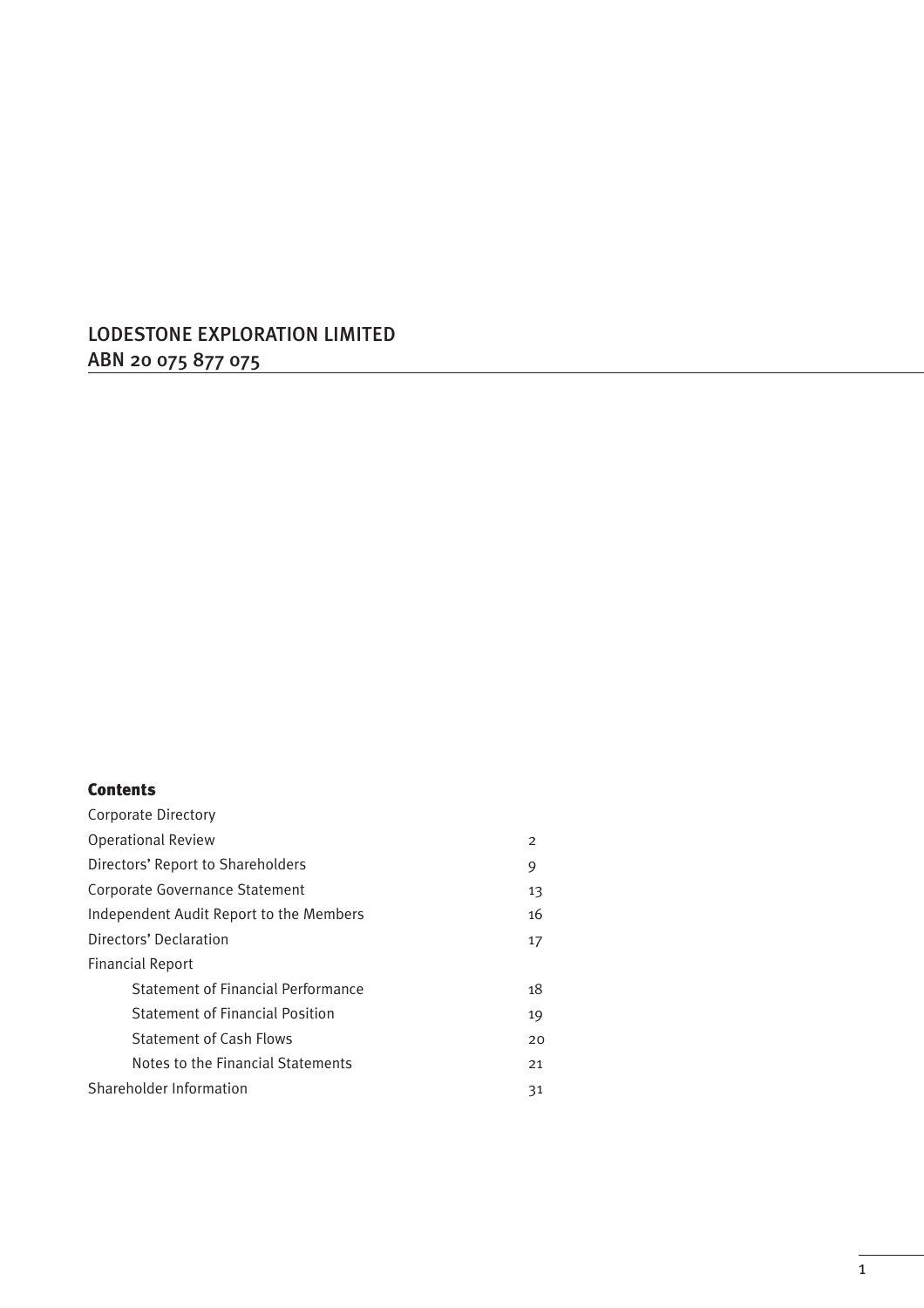## The Chairman's perspective

On behalf of your Board of Directors, I have pleasure in presenting the Company's seventh annual report, and its first since listing on the Australian Stock Exchange in March this year.

During the past year your Board has maintained its focus on the Company's exploration strategy within the Mount Morgan area, with our four objectives continuing to be:

- Discovering major gold and/or gold-copper deposits similar to Mount Morgan
- Generating drill targets by using advanced exploration tools and concepts
- Enhancing our strategic tenement holding in the Mount Morgan region
- Maintaining, where possible, a tight capital structure intended to maximise shareholder wealth in the event of exploration success.

In line with these objectives, Lodestone achieved some significant milestones during the year:

- The Company undertook a comprehensive assessment of its tenements in Central Queensland, and completed two TEMPEST airborne geophysical surveys
- Lodestone's capital base was broadened and strengthened by means of a successful \$2.5 million raising that introduced 450 new shareholders to the register
- Phase One of the planned drilling program was completed, in which four readily accessible electromagnetic targets were drilled
- An additional tenement was acquired in Central Queensland that covers some 107 square kilometres, and offers prospective geological targets.

The work program at the Mount Morgan Project has seen the completion of the Phase I drilling program in which a selection of priority electromagnetic targets defined from airborne surveys and ongoing work were drill tested. While no significant mineralisation was encountered in that shallow Phase I drilling program, the results have advanced our understanding of local geology and provided valuable data for development of ongoing programs.

Emphasis at the Mount Morgan Project remains on Electromagnetic (EM) targets covered by younger volcanic rocks. Additional airborne and ground geophysical surveys will be carried out to prioritise existing targets and generate further targets for drill testing.

In June, your Company applied for a new tenement, extending Lodestone's exploration area by 107 square kilometres to the north, west and east of the historic Mount Morgan mine – increasing the total area to just under 700 square kilometers. The new tenement was applied for as a result of the recommendations made by an independent advisor engaged by the Company to investigate new opportunities.

The new area has an excellent structural setting and a number of small historic gold prospects. The new tenement area includes a small gold occurrence that might be significant. By extending this tenement area, Lodestone is increasing the potential for a new economic discovery in the future.

During the second half of the financial year, Mr Pat Sankey resigned from your Board due to personal reasons. Mr Sankey played a valuable role in Lodestone's transition from a private to a listed company and we were grateful for his involvement at such a crucial time.

We will continue to focus on maintaining a tight capital structure through our low cost operating model, by using contractors for core activities wherever possible. With this approach, combined with our carefully focussed exploration strategy, your Board is confident that Lodestone has the capabilities and resources to make a discovery that will deliver long-term value to shareholders.

LJ Show

John Shaw Chairman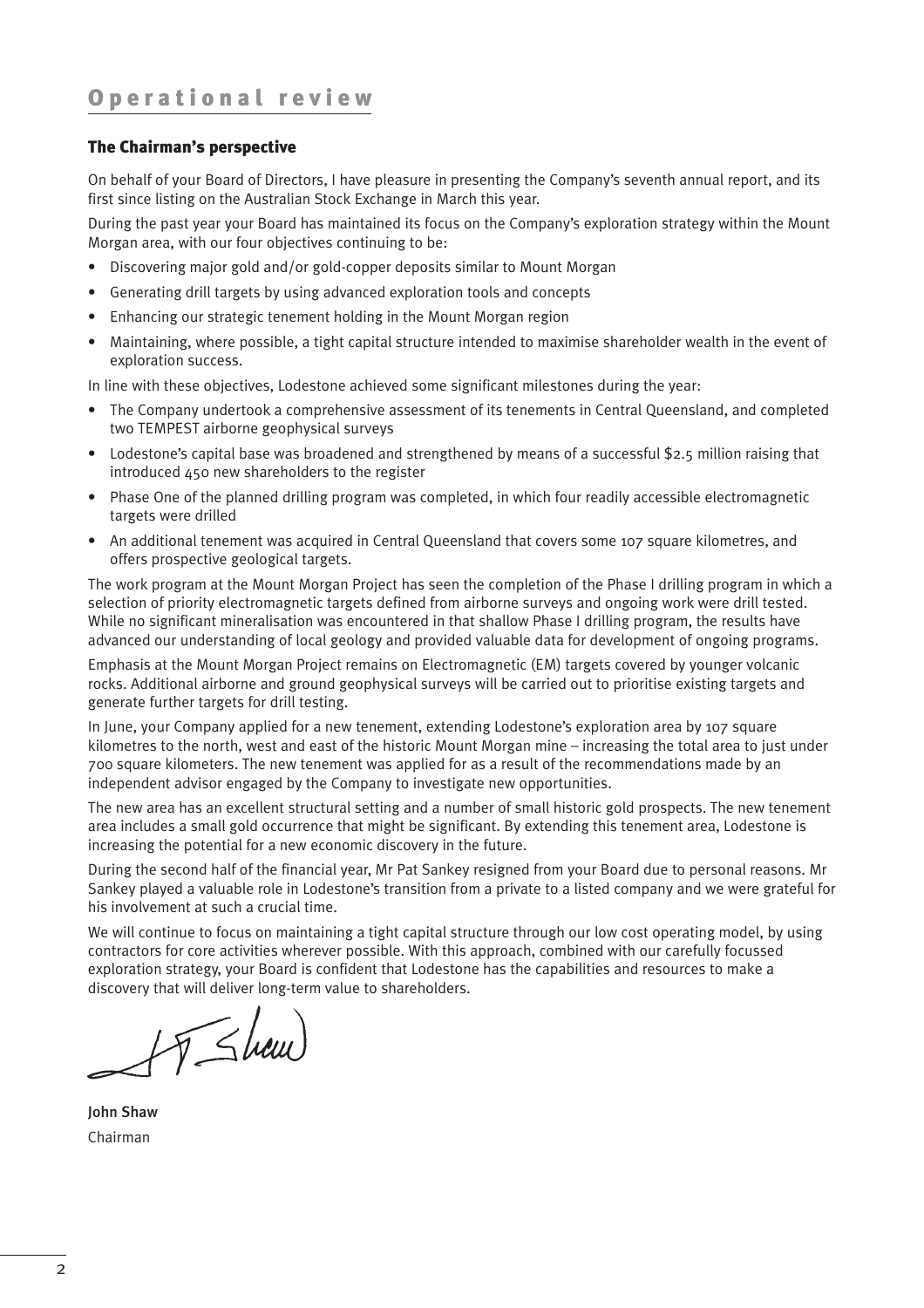Lodestone Exploration (LOD) is an Australian listed junior explorer, with a tenement area of more than 700 square kilometres in Central Queensland.

The Company was established in 1996 to identify and investigate potential economic blind ore bodies in a prospective gold-copper region south of Mount Morgan in Central Queensland.

The Mount Morgan ore deposit was Australia's premier volcanic-hosted massive sulphide deposit. The former mine yielded 9.4 million ounces of gold and 360,000 tonnes of copper and was described as one of the "largest mountains of gold ever discovered".

In other countries, satellite deposits have been discovered around similar ore bodies. Until recently, the limitations of available technologies meant that the detection of conductors that might include similar satellite deposits under thick cover rocks in the Mount Morgan area was extremely difficult.

Lodestone is applying the advances made in airborne electromagnetic survey techniques to conduct the first-ever, large-scale exploration of the region south-east of the original Mount Morgan deposit. The Company has deployed modern airborne electromagnetic survey equipment, specifically GEOTEM, HOISTEM and TEMPEST systems.

# Operational Review



Figure 1. Project Location Map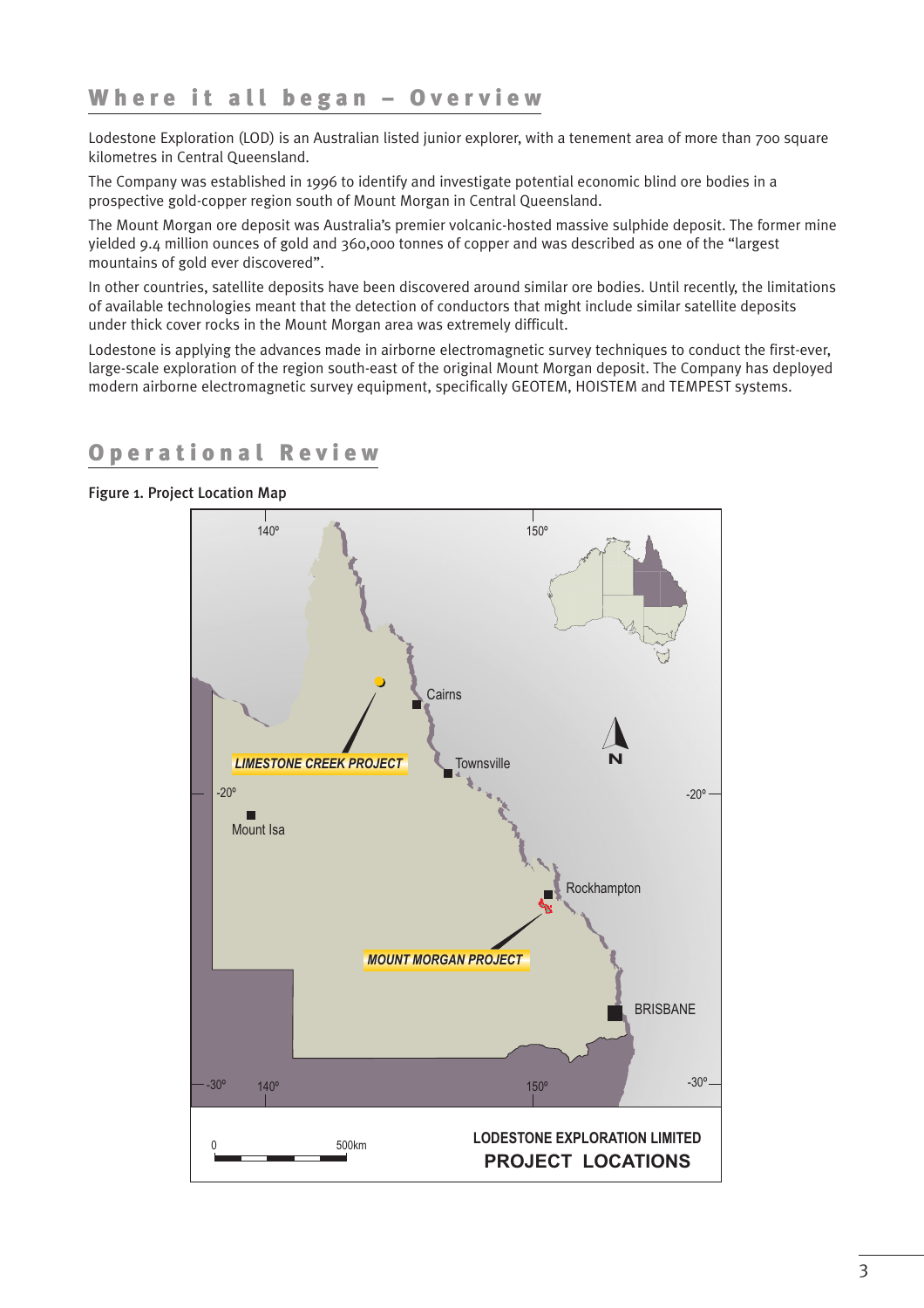## MOUNT MORGAN PROJECT

Exploration target: Gold, Copper<br>Owned: Lodestone 10 Owned: Lodestone 100%<br>
Location: 40 kilometres so Location: 40 kilometres southwest of Rockhampton, Queensland

The Mount Morgan Project is strategically located with the northern-most granted tenement boundary approximately three kilometres south of the original Mount Morgan mine (Figure 2). During its productive years this mine produced some 52 million tonnes of ore from which 9.4 million ounces of gold and 360,000 tonnes of copper were extracted.

### Figure 2. Mount Morgan Project

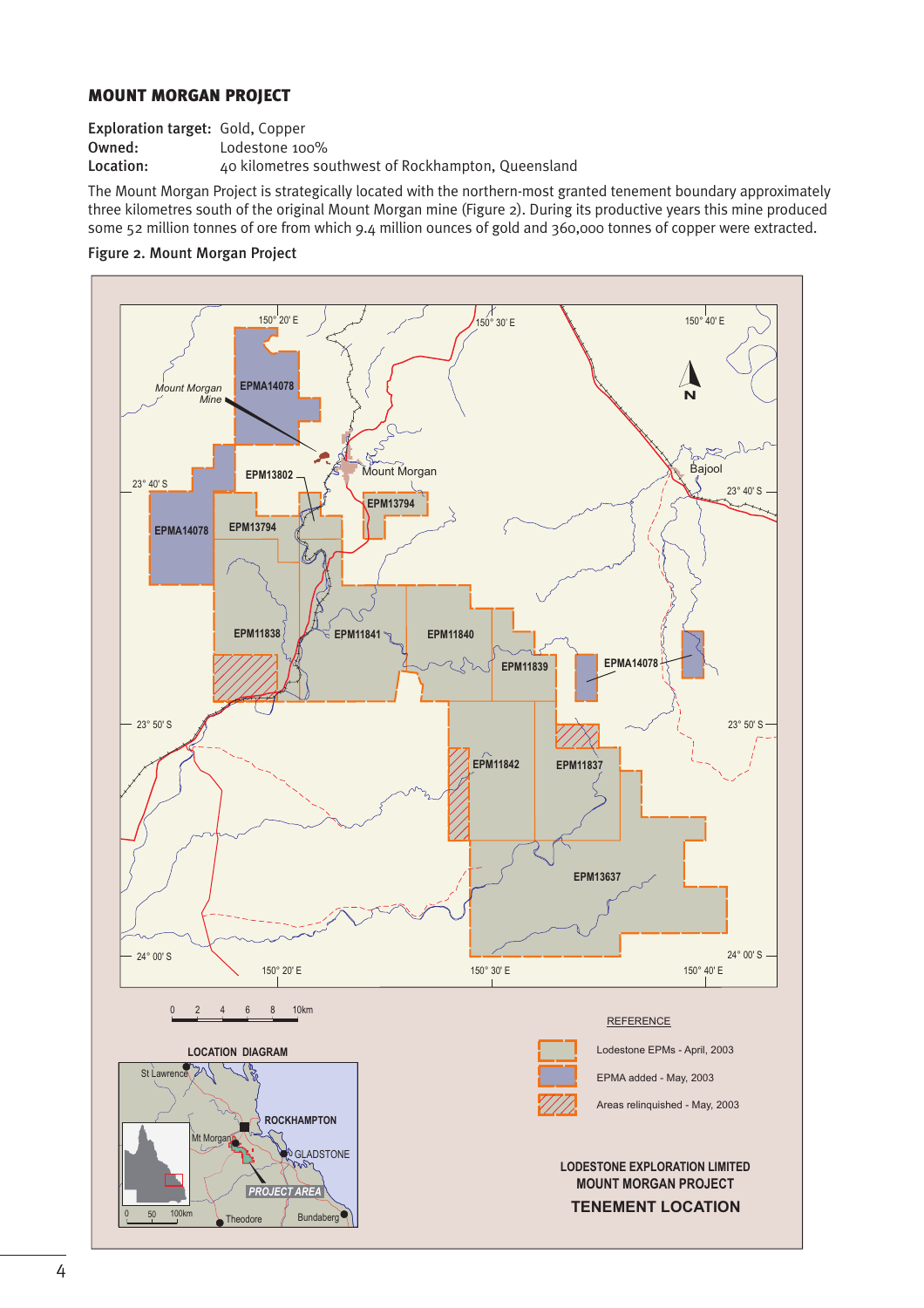## Tenure and Infrastructure

The Project comprises nine contiguous exploration permits for minerals and one exploration permit application covering just under 700 square kilometres. The granted exploration permits are the subject of an exploration alliance with BHP Billiton.

Lodestone's interest in the granted permits (and in the alliance established between the parties) is initially 100%. BHP Billiton may earn a 70% interest in the granted permits if BHP Billiton incurs exploration expenditure of \$8 million or completes a bankable feasibility study within six years, and defines a mineral resource of not less than \$750 million in-ground value.

The Mount Morgan Project is favourably located some 40 kilometres south west of Rockhampton, Queensland – close to regional infrastructure and personnel. The major port of Gladstone, Stanwell Power Station, the Bruce Highway and railway links are all located within 100 kilometres of the Project.

## Exploration Rationale

The Project's exploration objective on the Mount Morgan Project tenements is to discover large gold-copper deposits that are similar to the former Mount Morgan Mine, the premier volcanic-hosted massive sulphide deposit (VHMS) in Australia.

VHMS deposits usually occur as clusters, rarely as an isolated deposit and accordingly, the Mount Morgan district may include deposits similar to the Mount Morgan Mine.

Lodestone has established that a corridor that is prospective for Mount Morgan-type gold-copper orebodies extends over 25 kilometres from the Mount Morgan Mine into the tenement area. A layer of younger volcanic rock covers this prospective corridor. Historically, limited airborne exploration has been carried out on the tenements by previous explorers and, until recently, this corridor had not been assessed using modern geophysical search techniques.

Lodestone is now using advanced exploration tools and concepts and, in particular, airborne electromagnetic (EM) surveys that have generated numerous drill targets.

The Company's exploration focus during the year was on drill testing a small number of priority targets generated from earlier Lodestone and BHP Billiton airborne EM surveys.

### Exploration Completed and Results

In July and August 2002, a TEMPEST airborne electromagnetic survey was flown over the central part of the tenements. In combination with the GEOTEM airborne electromagnetic survey flown in 1998, the two surveys have identified a number of EM anomalies. Massive sulphide deposits, [such as the original Mount Morgan Mine] would be expected to provide EM anomalies.

Four EM targets were tested in the Phase I drilling program during the year. Three of these targets were generated from the 1998 Geotem survey, flown by BHP Billiton. The fourth target was generated by Lodestone's Tempest EM survey flown in July and August 2002. Locations of targets and drill holes are shown in Figure 3. Drilling statistics are outlined in Table 1.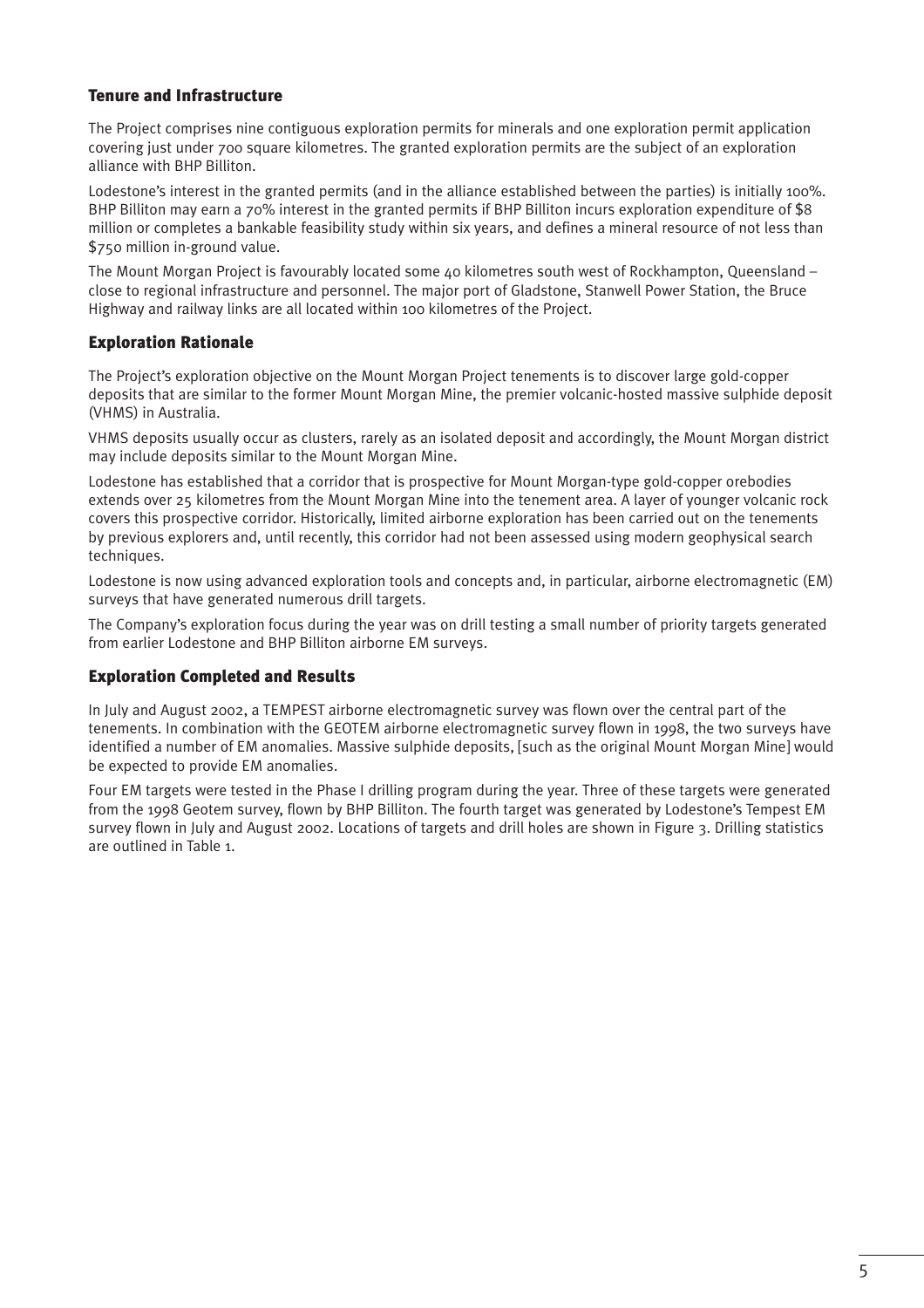

## Figure 3. Mount Morgan Project drill target areas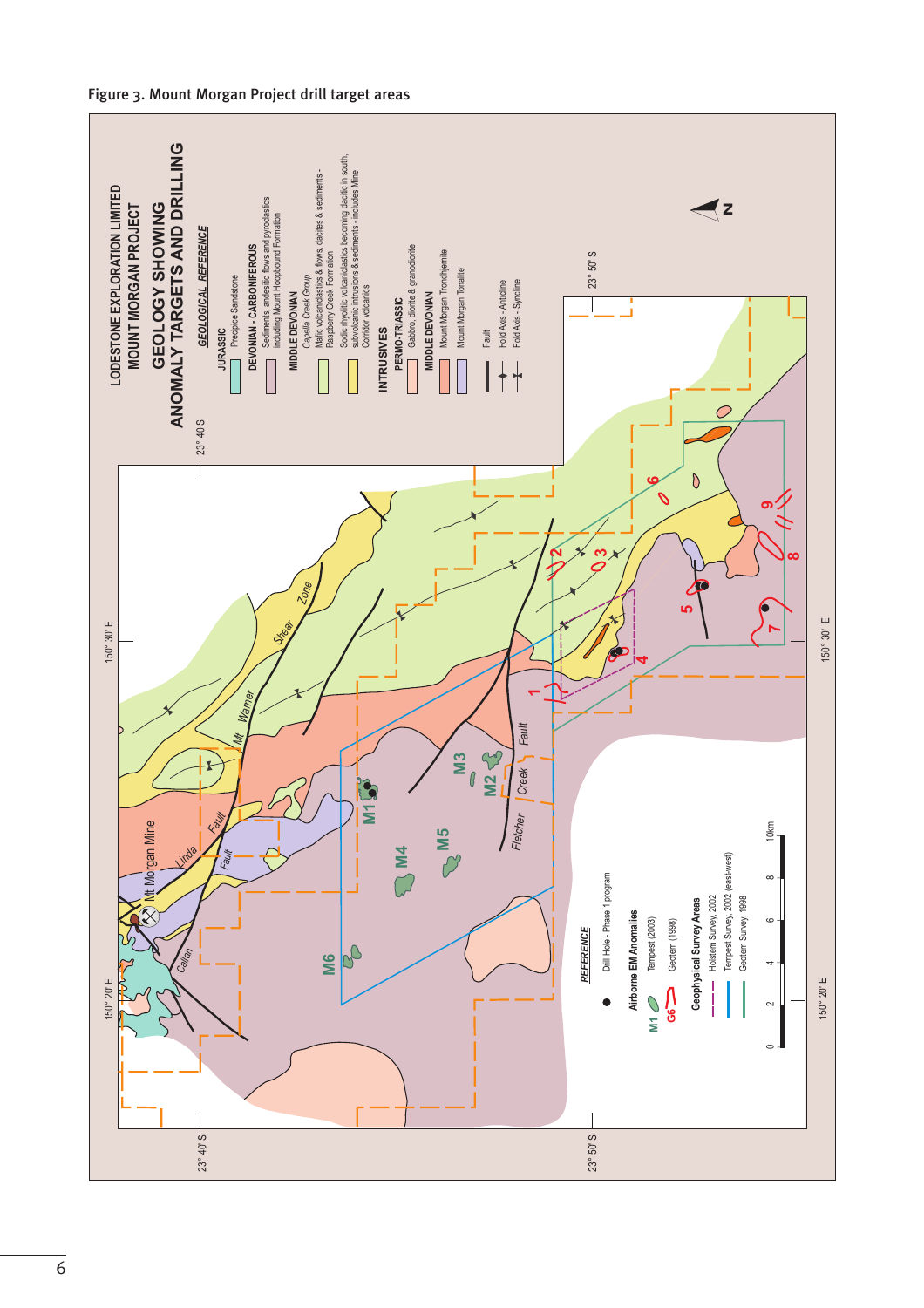### Table 1. Mount Morgan Project Drilling Statistics

| <b>Target</b>  | Hole(s)                                                             | <b>Metres</b><br>drilled |
|----------------|---------------------------------------------------------------------|--------------------------|
| G <sub>4</sub> | G4RDoo1<br>G4RDoo2                                                  | 124<br>139               |
| G <sub>5</sub> | G5Roo1<br>G5RDoo2                                                   | 81<br>153                |
| G7             | G7Roo1                                                              | 96                       |
| MMSoo1         | M <sub>1</sub> RDoo <sub>1</sub><br>M <sub>1</sub> Doo <sub>2</sub> | 185<br>165               |

Two combined reverse circulation/diamond holes were drilled at target G4. This target was a weak GEOTEM conductor located 2 kilometres south of outcropping silicified and pyrite-bearing breccia within the prospective Mine Corridor volcanics.

Both holes encountered an alternating sequence of volcaniclastic lithofacies comprising non-mineralised porphyritic andesite, tuffaceous sandstone, volcaniclastic breccia and minor mudstone. Quartz veining with open space textures and associated clay coatings, typical of epithermal systems, were noted but were not mineralised. There was no obvious evidence for the source of the conductor observed in the drill core or chips.

The weak GEOTEM conductor at G5 was tested by two reverse circulation drill holes, one with a diamond tail. The sequence intersected comprised andesitic volcaniclastic breccia and conglomerate, porphyritic andesite and tuffaceous sandstone. Minor pyrite was noted in several siltstone interbeds. The source of the conductor remains unexplained.

The target at G7 was a medium to strong GEOTEM conductor. A single reverse circulation drill hole tested this target. No anomalous geochemistry was associated with interbedded tuffaceous sandstone and mudstone, which was thought to host the conductor.

Two diamond drill holes tested the medium to strong TEMPEST conductor at target MMS001. Both holes intersected a sequence of dominantly andesitic to basaltic volcanics and lesser tuffaceous sandstone and mudstone. Weak copper geochemistry up to 537ppm over a 4-metre interval was recorded in M1D001. Rare copper sulphides include bornite and chalcopyrite associated with specular haematite. The source of the conductor is perhaps partly explained by a conductive sequence intersected in M1D001 between 45 and 75 metres. There was no evidence for the source of the conductor in drill hole M1D002.

## Project Generation

Lodestone applied for a new tenement that extended its exploration area by 107 square kilometres around the north, west and east of the historic Mount Morgan Mine site. This tenement was acquired as a result of the recommendations of an independent regional assessment carried out during the year. This assessment included detailed analysis and interpretation of the Company's geophysical data conducted to extract the maximum from these datasets and continue target generation.

## **Outlook**

Results of the shallow Phase I drilling program have assisted in Lodestone better understanding the local geology and provided valuable data for development of a Phase II drilling program which is planned to commence this September.

A further airborne electromagnetic survey is planned for the northern area. The work program for 2003/2004 will continue to drill test the highest priority targets defined from the airborne surveys and ongoing work.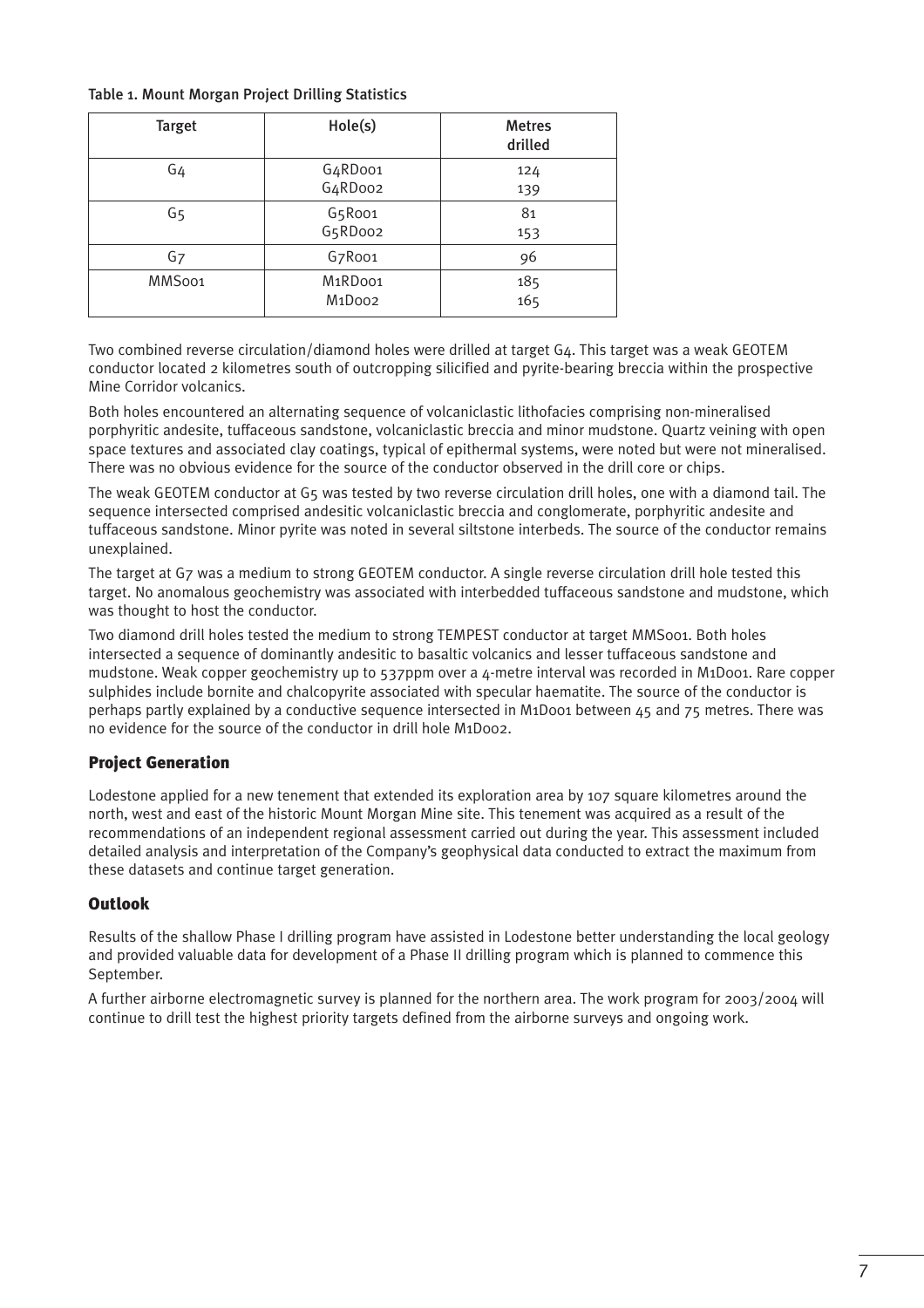## LIMESTONE CREEK PROJECT

#### Exploration target: Gold<br>Owned: Lode Lodestone 100% Location: 200 kilometres northwest of Cairns, Queensland

Lodestone is currently investigating potential gold opportunities at its wholly owned exploration tenement in the Chillagoe district of North Queensland.

At its Limestone Creek Project, Lodestone believes the area has potential for a Red Dome/Mungana-style coppergold deposit. Carbonate-rich, altered and mineralised interbedded siltstones, shales and jaspers intruded by quartz-feldspar porphyry and mafic intrusives host a gold-mineralised system some 3000 metres in strike length. The mineralised system has an en-echelon width of 500-800 metres and assayed and visible gold occurs extensively.

The EPM covering the area is still under application and no work was carried out during this year.

Upon tenement grant, the work planned for 2003/2004 will be aimed at proving the viability, or otherwise, of the extensively mineralised system.

## Tenement Schedule

### MOUNT MORGAN PROJECT

| <b>Tenement</b>           | <b>EPM Number</b> | Area  | Area<br>(sub-blocks) (square km) |
|---------------------------|-------------------|-------|----------------------------------|
| Mount Gelobera            | 11837             | $18*$ | 57                               |
| Walmul West               | 11838             | $21*$ | 66                               |
| Hoopbound East            | 11839             | 9     | 28                               |
| Mount Hoopbound           | 11840             | 19    | 57                               |
| Walmul                    | 11841             | 29    | 89                               |
| Gelobera West             | 11842             | $20*$ | 63                               |
| <b>Black Mountain</b>     | 13637             | 52    | 179                              |
| <b>Mount Battery</b>      | 13794             | 11    | 35                               |
| <b>Mount Battery East</b> | 13802             | 3     | 9                                |
| Mount Battery North**     | 14078             | 37    | 123                              |

\*These EPM's had sub-blocks dropped during the year

### LIMESTONE CREEK PROJECT

| Tenement          | <b>EPM Number</b> | Area | Area<br>(sub-blocks) (square km) |
|-------------------|-------------------|------|----------------------------------|
| Limestone Creek** | 11980             | 18   | 60                               |

\*\* EPMA = Application for an exploration permit for minerals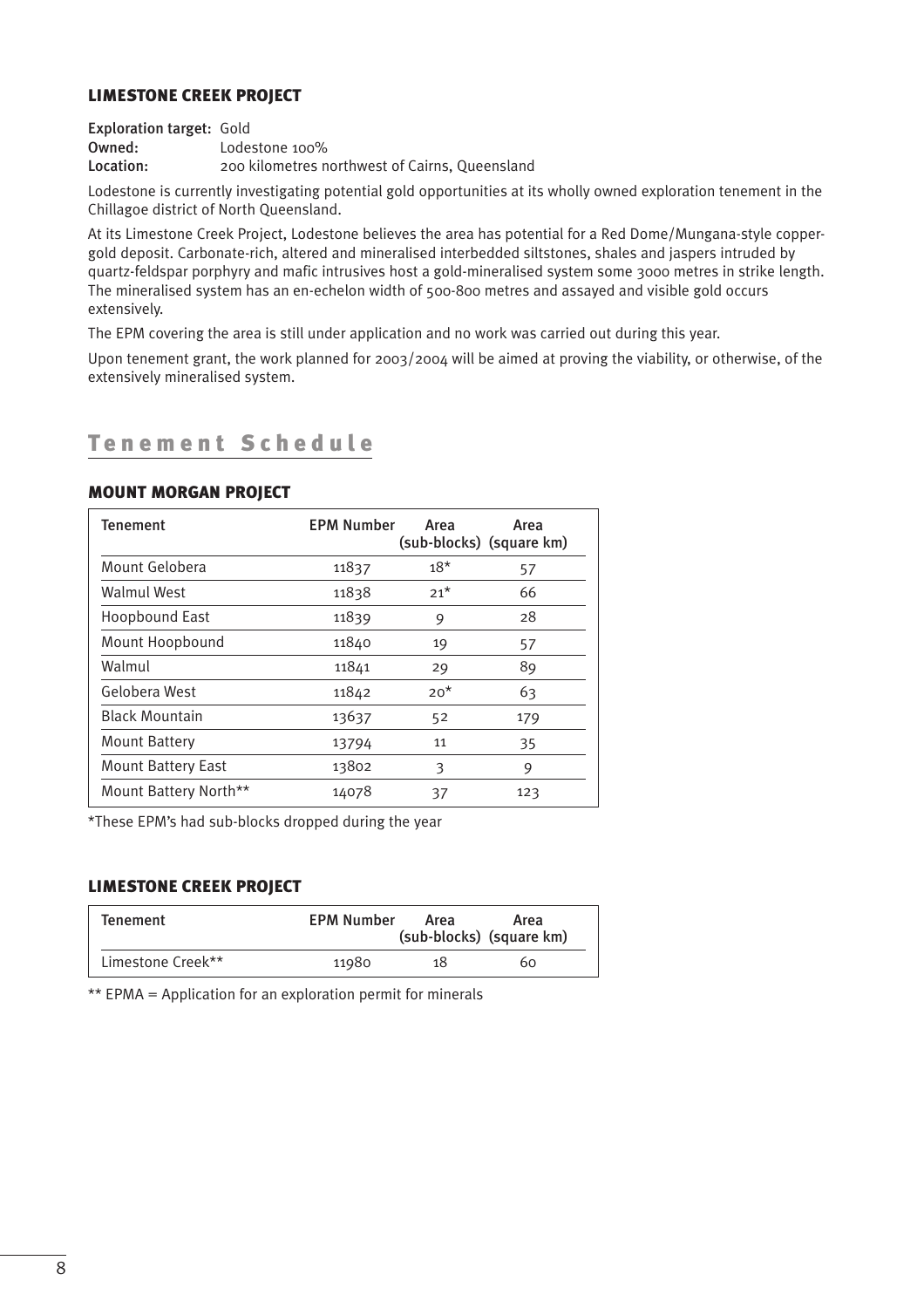# DIRECTORS' REPORT

Your directors present their report on the entity for the year ended 30 June 2003.

## **Directors**

The following persons were directors of Lodestone Exploration Limited during the whole of the financial year and up to the date of this report:

J T Shaw – Chairman G A J Baynton J L McCawley

M C Ackland was appointed on 1 July 2002 and continues in office at the date of this report.

P W Sankey was a director from the beginning of the financial year until his resignation on 2 May 2003.

## Principal Activities

During the year the principal continuing activity of the company was mineral exploration. No changes are expected in the principal activity of the company in subsequent years.

### Review of Operations

The operating loss after income tax of the company for the year was \$123,043 (2002: loss \$14,386). The loss reflects the nature of the company's principal activity.

### Earnings per Share

|                            | 2003<br>Cents | 2002<br>Cents |
|----------------------------|---------------|---------------|
| Basic earnings per share   | (0.57)        | (0.10)        |
| Diluted earnings per share | (0.57)        | (0.10)        |

## Significant Changes in the State of Affairs

Significant changes in the state of affairs of the entity during the financial year were as follows:

- (a) On 18 July 2002 the company converted to a public company,
- (b) Issued a Prospectus offering 12,500,000 shares at 20 cents each to raise \$2,500,000,
- (c) Listed on the Australian Stock Exchange on 17 March 2003.

|                                                                                                     | 2003      |
|-----------------------------------------------------------------------------------------------------|-----------|
| An increase in contributed equity of \$2,436,665<br>(from \$388,494 to \$2,825,159) as a result of: |           |
| Issue of $1,816,154$ fully paid ordinary shares $\circledR$ \$0.15                                  | 272,423   |
| Issue of 12,500,000 fully paid ordinary shares $\mathcal Q$ \$0.20 under the Prospectus             | 2,500,000 |
|                                                                                                     | 2,772,423 |
| Less transaction costs arising on share issues                                                      | (335,758) |
| Net increase in contributed equity                                                                  | 2,436,665 |

There were no other significant changes in the state of affairs of the company during the financial year.

### **Dividend**

The directors do not recommend the payment of a dividend. No dividend was paid during the year.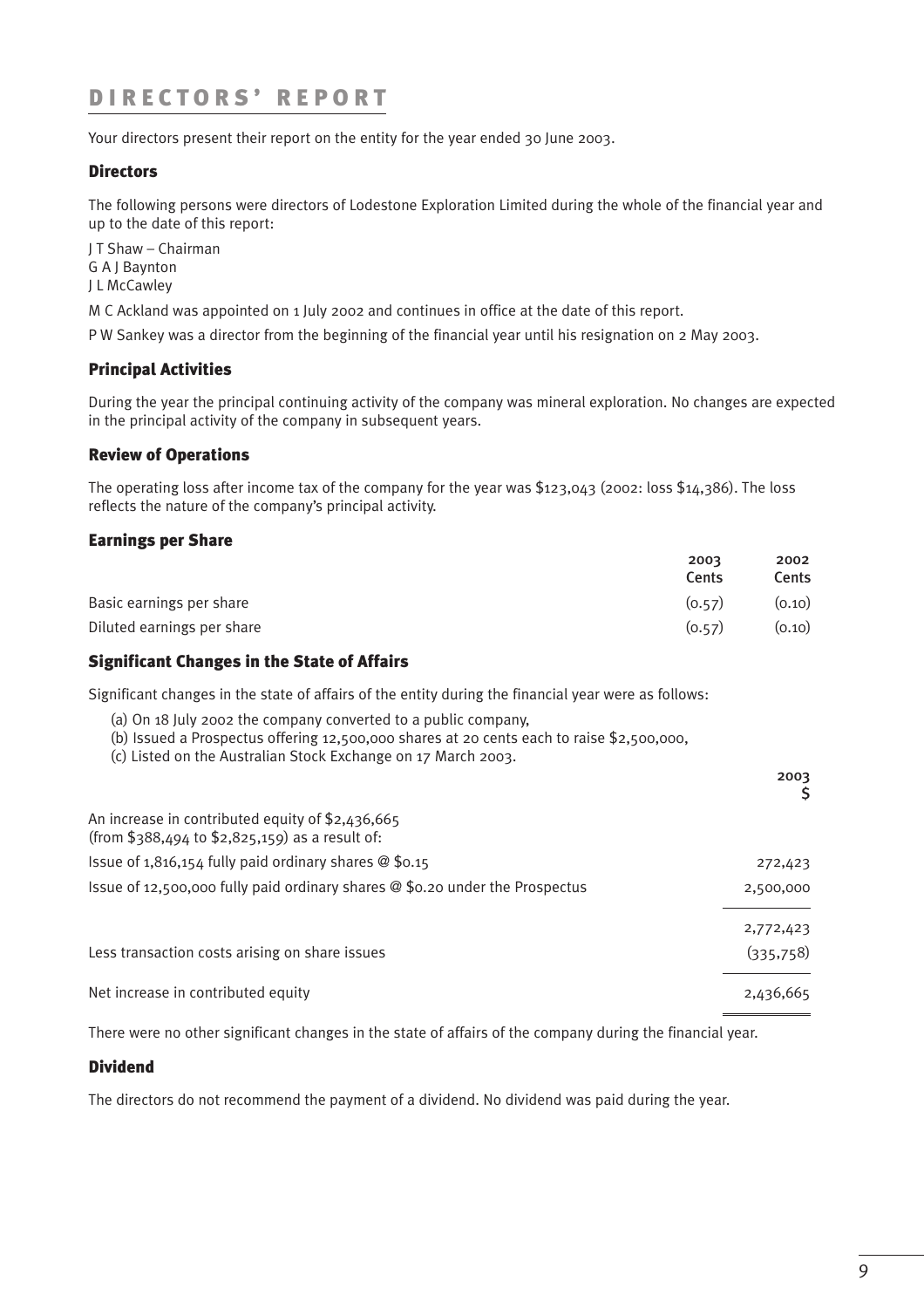## Matters Subsequent to the End of the Financial Year

At the date of this report there are no matters or circumstances which have arisen since 30 June 2003 that has significantly affected, or may significantly affect:

- (a) the entity's operations in future financial years, or
- (b) the results of those operations in future financial years, or
- (c) the entity's state of affairs in future financial years.

## Likely Developments and Expected Results from Operations

There are no likely developments in the operations of the company which are expected to significantly affect the results of the company in subsequent years.

### Environmental Regulation

The company is subject to significant environmental regulation in respect of its exploration activities in Australia and is committed to undertaking all its operations in an environmentally responsible manner.

## Information on Directors

|                                                                                      |                                                                                                                                                                                                                             |                                           |                    |                                          | Particulars of Directors' Interests in<br><b>Shares and Options</b> |                                          |
|--------------------------------------------------------------------------------------|-----------------------------------------------------------------------------------------------------------------------------------------------------------------------------------------------------------------------------|-------------------------------------------|--------------------|------------------------------------------|---------------------------------------------------------------------|------------------------------------------|
| <b>Director</b>                                                                      | Experience                                                                                                                                                                                                                  | <b>Special</b><br><b>Responsibilities</b> | Ordinary<br>shares |                                          | <b>Options</b>                                                      |                                          |
|                                                                                      |                                                                                                                                                                                                                             |                                           |                    | <b>Expiry</b><br><b>Date</b><br>07/12/04 | <b>Expiry</b><br><b>Date</b><br>30/09/05                            | <b>Expiry</b><br><b>Date</b><br>30/09/07 |
| J T Shaw<br><b>B.Sc (Geological</b><br>Engineering)<br>MCIM, FAUSIMM,<br>FAICD, AIME | Non-Executive<br>Director for 1 year.<br>Chairman for 1 year.<br>Director of Kingsgate<br>Consolidated Limited.<br>Formerly a director<br>of a number of listed<br>gold companies.                                          | Non-Executive<br>Chairman.                | 100,000            |                                          |                                                                     | 400,000                                  |
| <b>M C Ackland</b><br>B.App.Sc.,<br>M.AusIMM, AIME                                   | Non-Executive Director<br>for 1 year.<br>Director of Mineral<br>Deposits Limited,<br>and Sedimentary<br>Holdings Limited.<br>Formerly a director<br>of several major<br>operating resource<br>and engineering<br>companies. | Chairman of the<br>audit committee.       | 37,500             | 18,750                                   |                                                                     | 200,000                                  |
| G A J Baynton<br>M.Econ St, MBA,<br><b>B.Bus</b><br>(Accounting),<br>ASIA, FAICD     | Non-Executive Director<br>for 2 years.<br>Director of several<br>private companies.                                                                                                                                         |                                           | 1,291,000          | 100,000                                  |                                                                     | 200,000                                  |
| J L McCawley<br>B.Com (Hons)                                                         | Non-Executive<br>Director for 7 years.                                                                                                                                                                                      |                                           | 5,097,147          |                                          |                                                                     |                                          |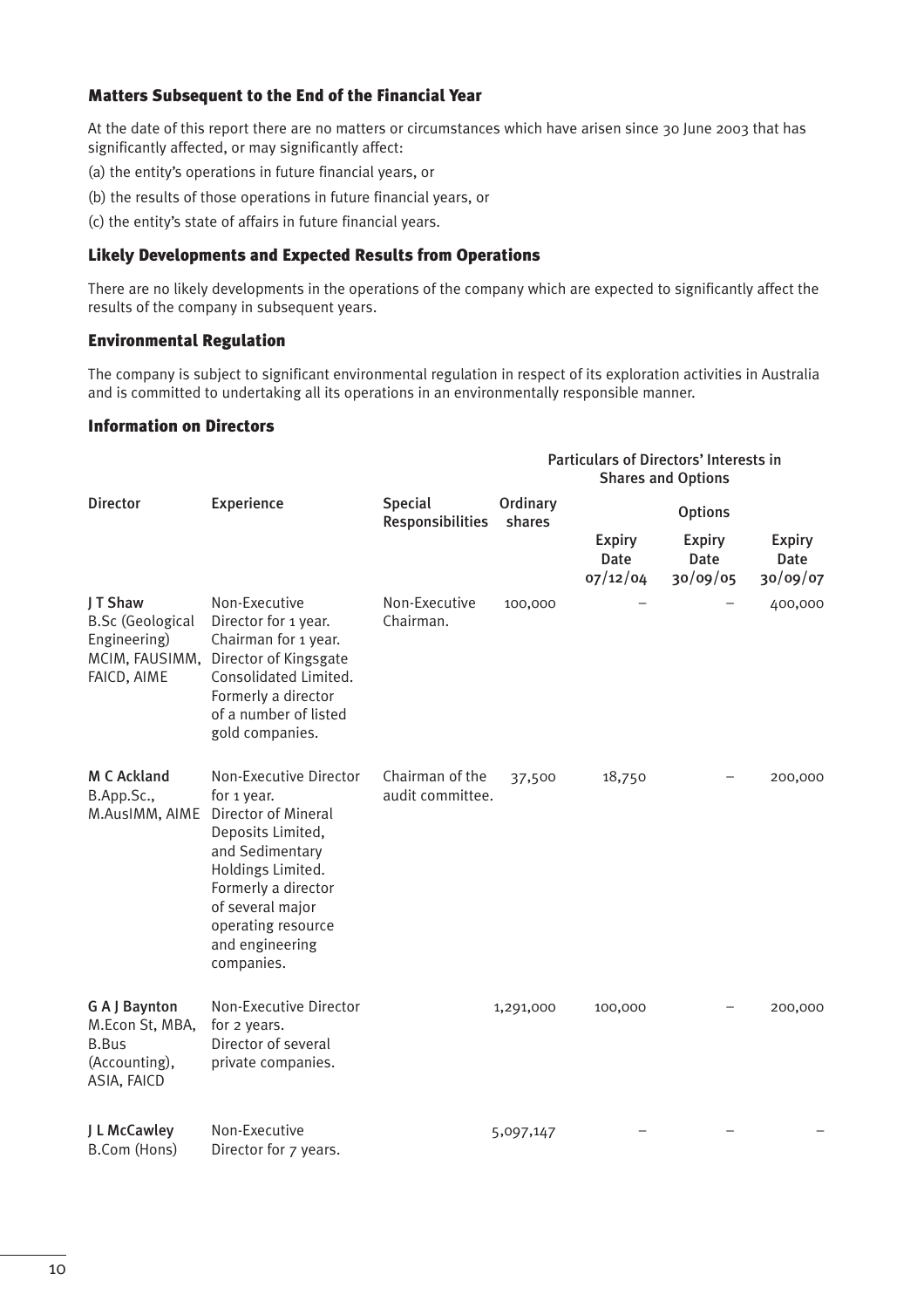## Company Secretary

The company secretary is Ms Leni Stanley CA, B.Comm. Ms Stanley was appointed to the position of company secretary in 2002. She currently is a partner with a Chartered Accounting firm.

## Meetings of Directors

The numbers of meetings of the company's board of directors and of each board committee held during the year ended 30 June 2003, and the numbers of meetings attended by each director were:

|                                                                                                                                                                                                                                 | <b>Full Meetings</b><br>of Directors | <b>Meetings of</b><br><b>Audit Committee</b> |
|---------------------------------------------------------------------------------------------------------------------------------------------------------------------------------------------------------------------------------|--------------------------------------|----------------------------------------------|
| Number of meetings held                                                                                                                                                                                                         | 8                                    | 1                                            |
| Number of meetings attended by:                                                                                                                                                                                                 |                                      |                                              |
| J T Shaw                                                                                                                                                                                                                        | 8                                    | N/A                                          |
| M C Ackland                                                                                                                                                                                                                     |                                      | 1                                            |
| G A J Baynton                                                                                                                                                                                                                   | 8                                    | N/A                                          |
| J L McCawley                                                                                                                                                                                                                    | 8                                    | N/A                                          |
| P W Sankey                                                                                                                                                                                                                      | $7^{\star}$                          | 1                                            |
| $\sim$ . The contract of the contract of the contract of the contract of the contract of the contract of the contract of the contract of the contract of the contract of the contract of the contract of the contract of the co |                                      |                                              |

\*Seven meetings held whilst a director

### Retirement, election and continuation in office of directors

Mr P W Sankey retired as a director on 2 May 2003 and did not offer himself for re-election.

Mr J L McCawley and Mr G A J Baynton are the directors retiring by rotation who, being eligible, offer themselves for re-election.

### Directors' and Executives' emoluments

Remuneration for non-executive directors is determined by the board within the maximum amount approved by the shareholders from time to time. The maximum currently stands at \$160,000 plus statutory superannuation.

Details of the nature and amount of each element of the emoluments of each director of Lodestone Exploration Limited are set out in the following table.

#### Non-Executive Directors of Lodestone Exploration Limited

| Name               | Directors'<br>base fee | Superannuation | <b>Options</b> | <b>Total</b><br><b>S</b> |
|--------------------|------------------------|----------------|----------------|--------------------------|
|                    |                        |                |                |                          |
| J T Shaw, Chairman | 11,534                 | 1,038          | 23,989         | 36,561                   |
| M C Ackland        | 8,651                  | 779            | 11,994         | 21,424                   |
| G A J Baynton      | 8,651                  | 779            | 11,994         | 21,424                   |
| J L McCawley       | 8,651                  | 779            |                | 9,430                    |
| P W Sankey         | 3,781                  | 340            |                | 4,121                    |

The amounts disclosed above for remuneration relating to options are the assessed fair values of options at the date they were granted to directors during the year ended 30 June 2003. Fair values have been assessed using the Black-Scholes option pricing model. Factors taken into account by the Black-Scholes option pricing model include the exercise price, the term of the option, the current price and expected price volatility of the underlying share, the expected dividend yield and the risk-free interest date for the term of the option.

Further information on the options, including the number of options granted to directors is set out in the following sections of this report.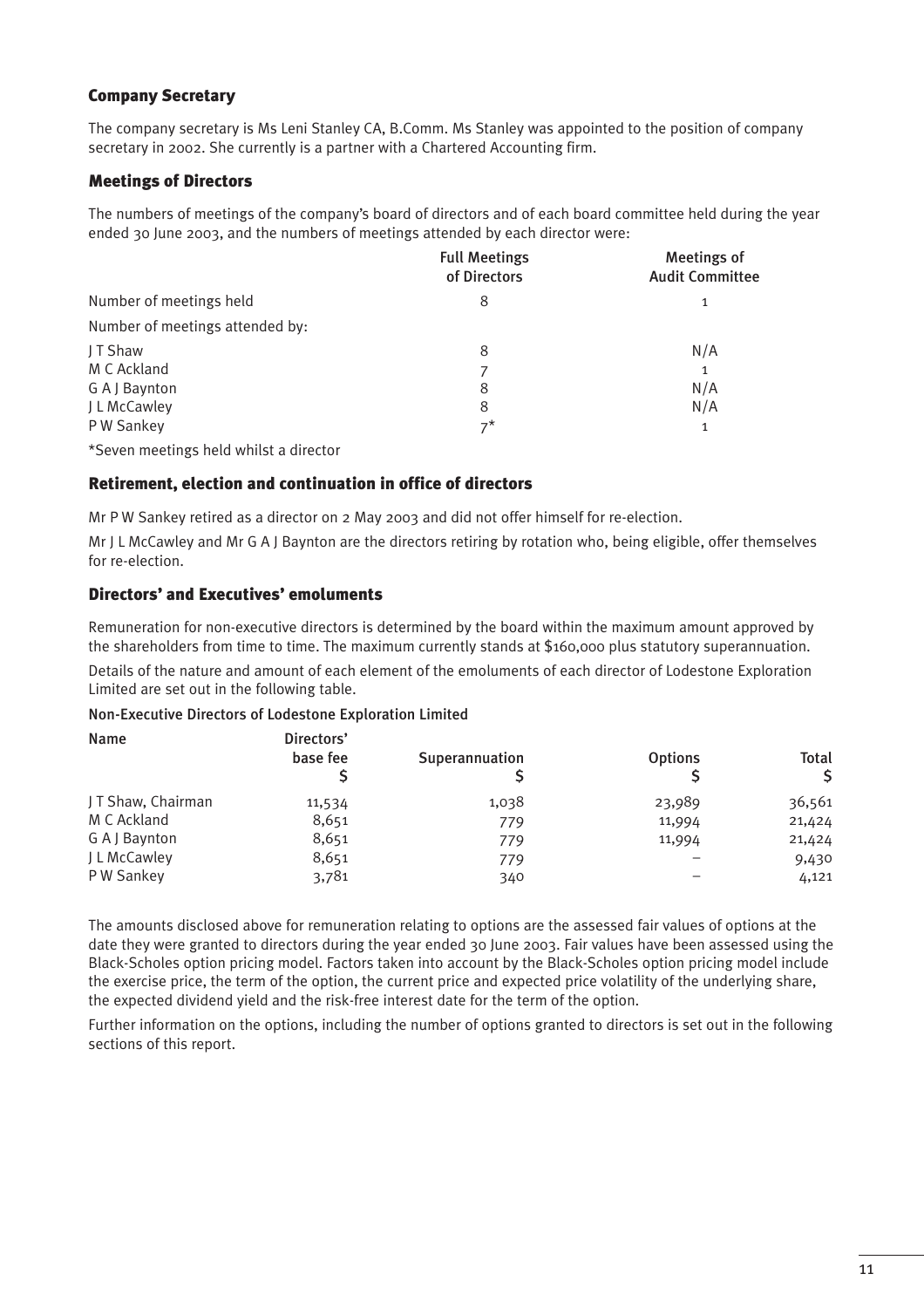## Share options granted to directors

Options over unissued ordinary shares of Lodestone Exploration Limited granted during or since the end of the financial year to any of the directors of the entity as part of their remuneration were as follows:

### Directors Options granted

| IT Shaw       | 400,000 |
|---------------|---------|
| M C Ackland   | 200,000 |
| G A J Baynton | 200,000 |

### Shares under option

Unissued ordinary shares of Lodestone Exploration Limited under option at the date of this report are as follows:

| Date options granted | Expiry date       | <b>Issue price of shares</b> | <b>Number under option</b> |
|----------------------|-------------------|------------------------------|----------------------------|
| 1 October 2002       | 30 September 2005 | \$0.30                       | 100,000                    |
| 1 October 2002       | 30 September 2007 | \$0.30                       | 800,000                    |
| 10 March 2003        | 7 December 2004   | \$0.20                       | 6,250,000                  |

No option holder has any right under the options to participate in any other share issue of the company or of any other entity.

## Shares issued on the exercise of options

There were no ordinary shares of Lodestone Exploration Limited issued during the year ended 30 June 2003 on the exercise of options granted. No shares have been issued since that date.

## Insurance of officers

The company has not, during or since the financial year, in respect of any person who is or has been an officer or auditor of the company or a related body corporate paid or agreed to pay a premium in respect of a contract insuring against a liability incurred as an officer for the costs or expenses to defend legal proceedings.

## Agreement to indemnify officers

During the financial year, Lodestone Exploration Limited entered into an agreement to indemnify the directors and the general manager of the company.

The indemnity relates to any liability:

- (a) incurred in connection with or as a consequence of the Directors acting in the capacity including, without limiting the foregoing, representing the Company on any body corporate, and
- (b) for legal costs incurred in defending an action in connection with or as a consequence of the Director acting in the capacity.

No liability has arisen under these indemnities as at the date of this report.

## Proceedings on behalf of company

No person has applied to the Court under section 237 of the Corporations Act 2001 for leave to bring proceedings on behalf of the company, or to intervene in any proceedings to which the company is a party, for the purpose of taking responsibility on behalf of the company for all or part of those proceedings.

No proceedings have been brought or intervened in on behalf of the company with leave of the Court under section 237 of the Corporations Act 2001.

### Auditor

Douglas Heck & Burrell, Chartered Accountants, continues in office in accordance with section 327 of the Corporations Act 2001.

This report is made in accordance with a resolution of the directors.

J Show

J T Shaw Chairman 5 September 2003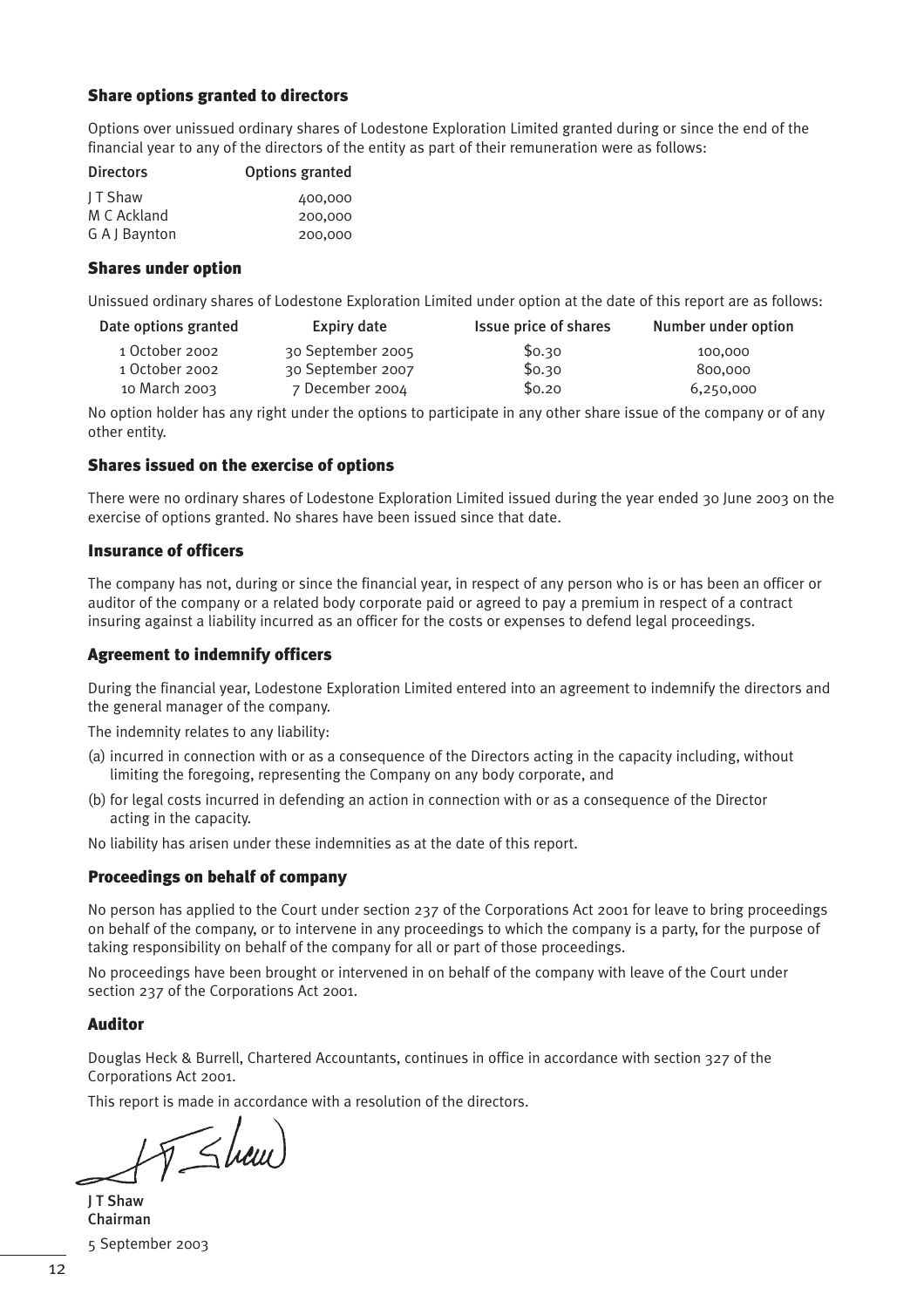# CORPORATE GOVERNANCE STATEMENT

The directors are responsible to the shareholders for the performance of the company in both the short and the longer term and seek to balance these sometimes competing objectives in the best interests of the company as a whole. Their focus is to enhance the interests of shareholders and other key stakeholders and to ensure the company is properly managed.

Day to day management of the company's affairs and implementation of corporate strategy and policy initiatives are delegated by the board to the General Manager.

The functions of the board include:

- reviewing and approving corporate strategies, budgets and financial plans
- overseeing and monitoring organisational performance and the achievement of the company's strategic goals and objectives
- monitoring financial performance including approval of the annual and half-year financial reports and liaison with the company's auditors
- appointment of, and assessment of the performance of, the General Manager
- ensuring there are effective management processes in place and approving major corporate initiatives
- enhancing and protecting the reputation of the company
- ensuring the significant risks facing the company have been identified and appropriate and adequate control, monitoring and reporting mechanisms are in place, and
- reporting to shareholders.

A description of the company's main corporate governance practices is set out below. All these practices, unless otherwise stated, were in place for the entire year.

## The board of directors

The board operates in accordance with the following broad principles:

• the board may be comprised of both executive and non-executive directors with a majority of non-executive directors.

At the date of signing the directors' report the board consisted of four non-executive directors.

Further information about the directors is set out in the directors' report under the heading "Information on directors".

- in recognition of the importance of independent views and the board's role in supervising the activities of management the Chairman should be a non-executive director
- the Chairman of the board is elected by the full board and should meet regularly with the General Manager
- there is sufficient benefit to the company in maintaining a mix of directors on the board from different backgrounds with complementary skills and experience
- the board should undertake an annual board performance review and consider the appropriate mix of skills required by the board to maximise its effectiveness and its contribution to the company.

The board has established an audit committee to assist in the execution of its duties and to allow detailed consideration of complex issues.

The audit committee is comprised entirely of non-executive directors. The committee structure and membership is reviewed on an annual basis.

All matters determined by the committee are submitted to the full board as recommendations for board decision.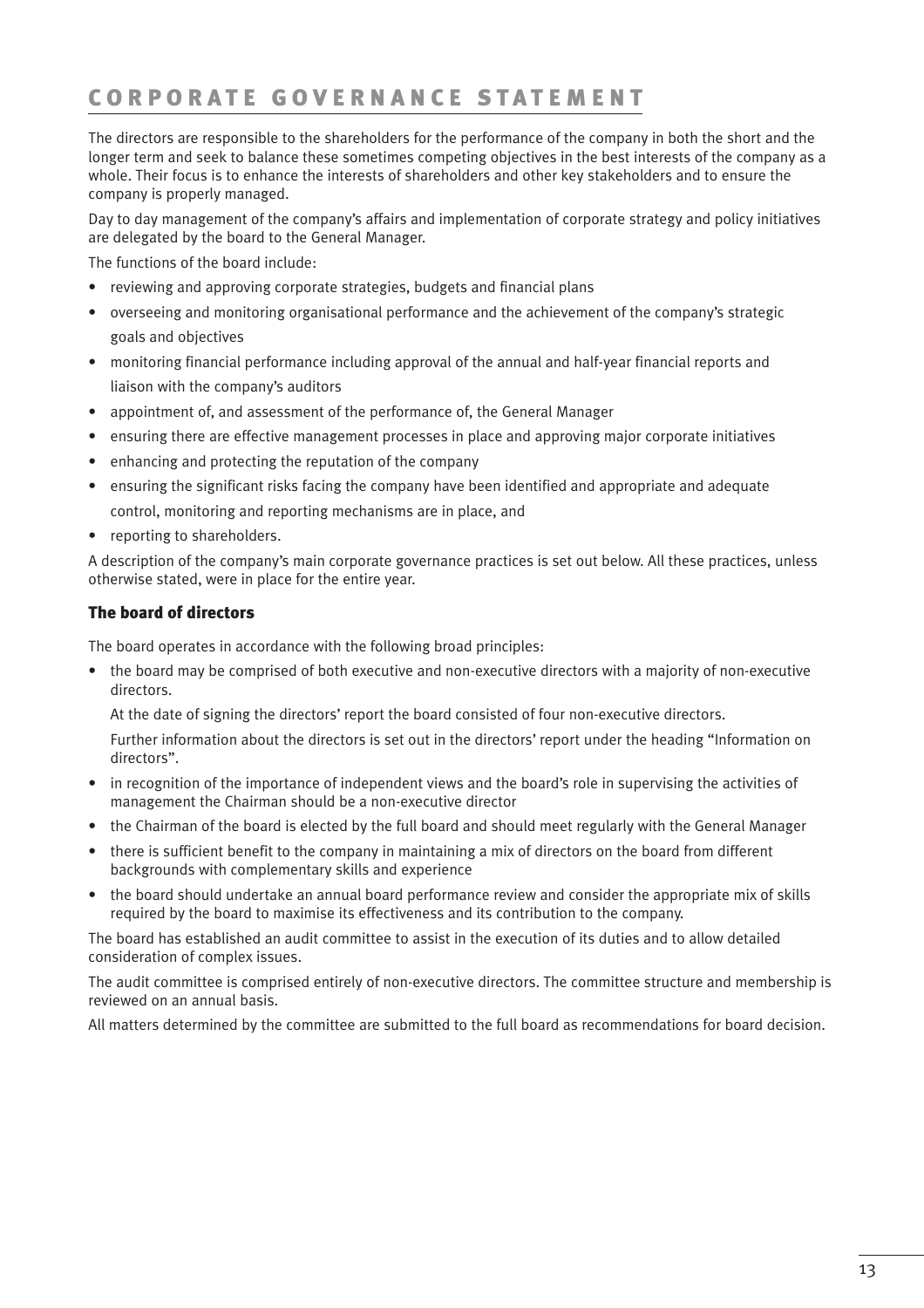In addition the board seeks to ensure that the membership at any point in time represents an appropriate balance between directors with experience and knowledge of the company and directors with an external or fresh perspective.

## **Commitment**

The board meets at least 5 times during a year. The number of meetings of the company's board of directors and each board committee held during the year ended 30 June 2003, and the number of meetings attended by each director is disclosed on page 11.

## Conflict of interests

The board has considered the independence of its four directors and would offer the following:

- John Shaw and Martin Ackland are considered to be independent.
- J McCawley, because of his large shareholding, is not considered to be independent.
- G Baynton has in the past provided management services to the company. These are not considered to be material in nature and the board does not believe that this would affect Mr Baynton's independence.

The company defines "independent" as independent of the executive management and of business or other relationships which could otherwise detract from a director's ability to act impartially. A former executive is not considered independent until 5 years from the date of retirement.

### Independent professional advice

Directors and board committees have the right, in connection with their duties and responsibilities, to seek independent professional advice at the company's expense. Prior written approval of the Chairman is required, but this will not be unreasonably withheld.

## Audit committee

The audit committee consists of the following non-executive directors:

- M Ackland (Chairman) (appointed 7 November 2002)
- G Baynton (appointed 14 April 2003)
- P Sankey (appointed 7 November 2002 and resigned 2 May 2003)

The main responsibilities of the audit committee are to:

- review and report to the board on the annual report, the half-year financial report and all other financial information published by the company or released to the market
- assist the board in reviewing the effectiveness of the company's internal control environment covering:
	- effectiveness and efficiency of operations
	- reliability of financial reporting
	- compliance with applicable laws and regulations
- oversee the effective operation of the risk management framework
- recommend to the board the appointment, removal and remuneration of the external auditors, and review the terms of their engagement, the scope and quality of the audit and the auditor's independence, and
- review the level of non-audit services provided by the external auditors and ensure it does not adversely impact on auditor independence.

In fulfilling its responsibilities, the audit committee receives regular reports from management and the external auditors. It also meets with the external auditors at least twice a year – more frequently if necessary, and reviews any significant disagreements between the auditors and management, irrespective of whether they have been resolved. The external auditors have a clear line of direct communication at any time to either the Chairman of the audit committee or the Chairman of the board. It is the policy of the external auditors to provide an annual declaration of their independence to the audit committee.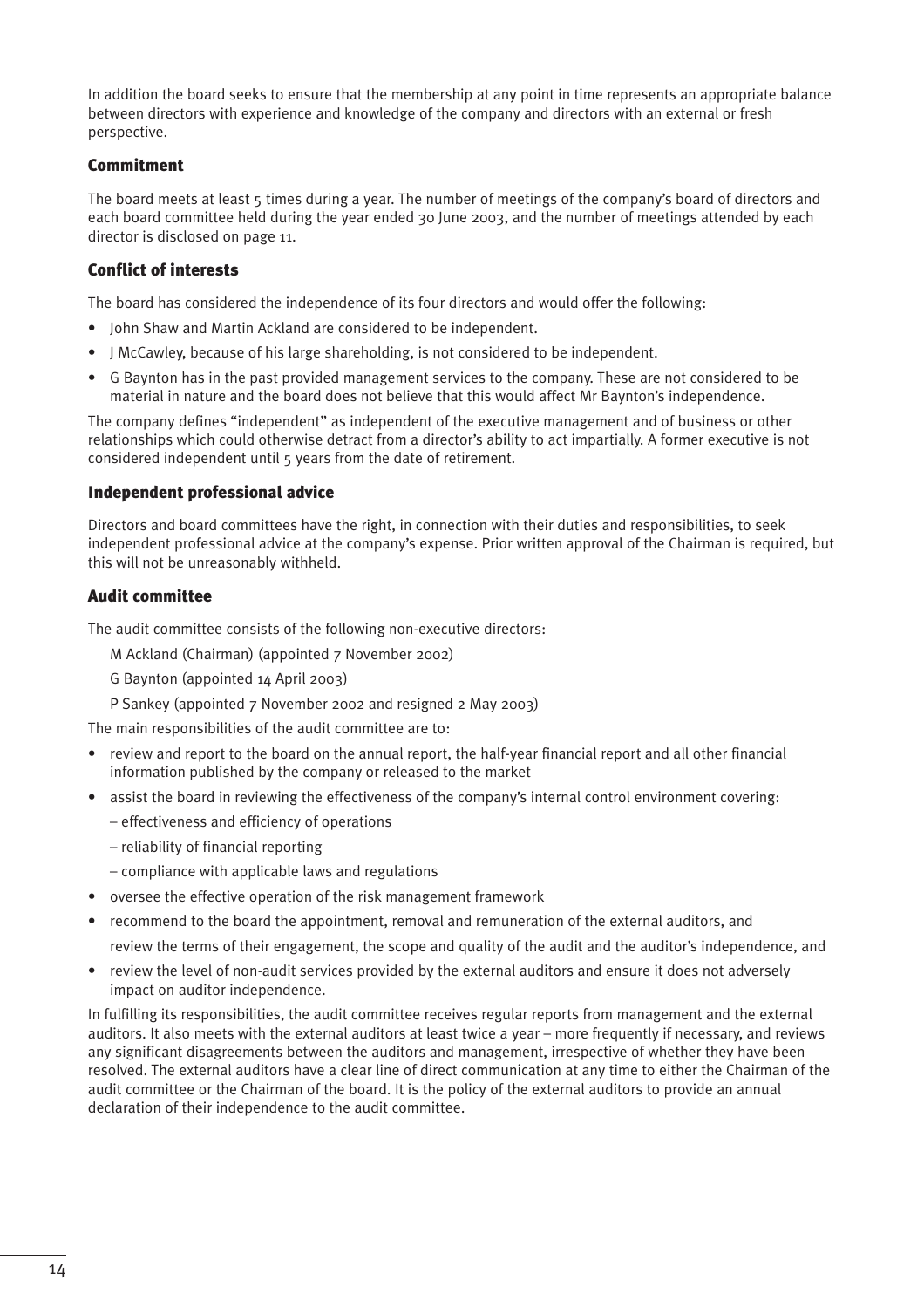The audit committee has authority, within the scope of its responsibilities, to seek any information it requires from any employee or external party.

## Ethical standards

The company has developed a Code of Conduct (the Code) which has been adopted by the board at a meeting held on 18 August 2003 and applies to all directors and employees. The Code is regularly reviewed and updated as necessary to ensure it reflects the highest standards of behaviour and professionalism. A copy of the Code is available to interested parties on request.

In summary, the Code requires that company personnel act with the utmost integrity, objectivity and in compliance with the letter and the spirit of both the law and company policies at all times.

Directors and officers of the company are prohibited from short-term trading of the company's securities while in possession of price sensitive information. Subject to the foregoing, directors and officers may buy or sell shares in the company in the four week period following the release of a Quarterly Report, half yearly results and yearly results. Any transactions undertaken must be notified to the Chairman and company secretary within three days of the transaction.

## Continuous disclosure

The company secretary has been nominated as the person responsible for communications with the Australian Stock Exchange (ASX). This role includes responsibility for ensuring compliance with the continuous disclosure requirements in the ASX listing rules and overseeing and co-ordinating information disclosure to the ASX, analysts, brokers, shareholders, the media and the public.

The company has written policies and procedures on information disclosure that focus on continuous disclosure of any information concerning the company that a reasonable person would expect to have a material effect on the price of the company's securities.

All information disclosed to the ASX is posted on the company's web site as soon as it is disclosed to the ASX. Prior to analysts being briefed on aspects of the company's operations, any new information used in the presentation is released to the ASX and posted on the company's web site. Procedures have also been established for reviewing whether any price sensitive information has been inadvertently disclosed, and if so, this information is also immediately released to the market.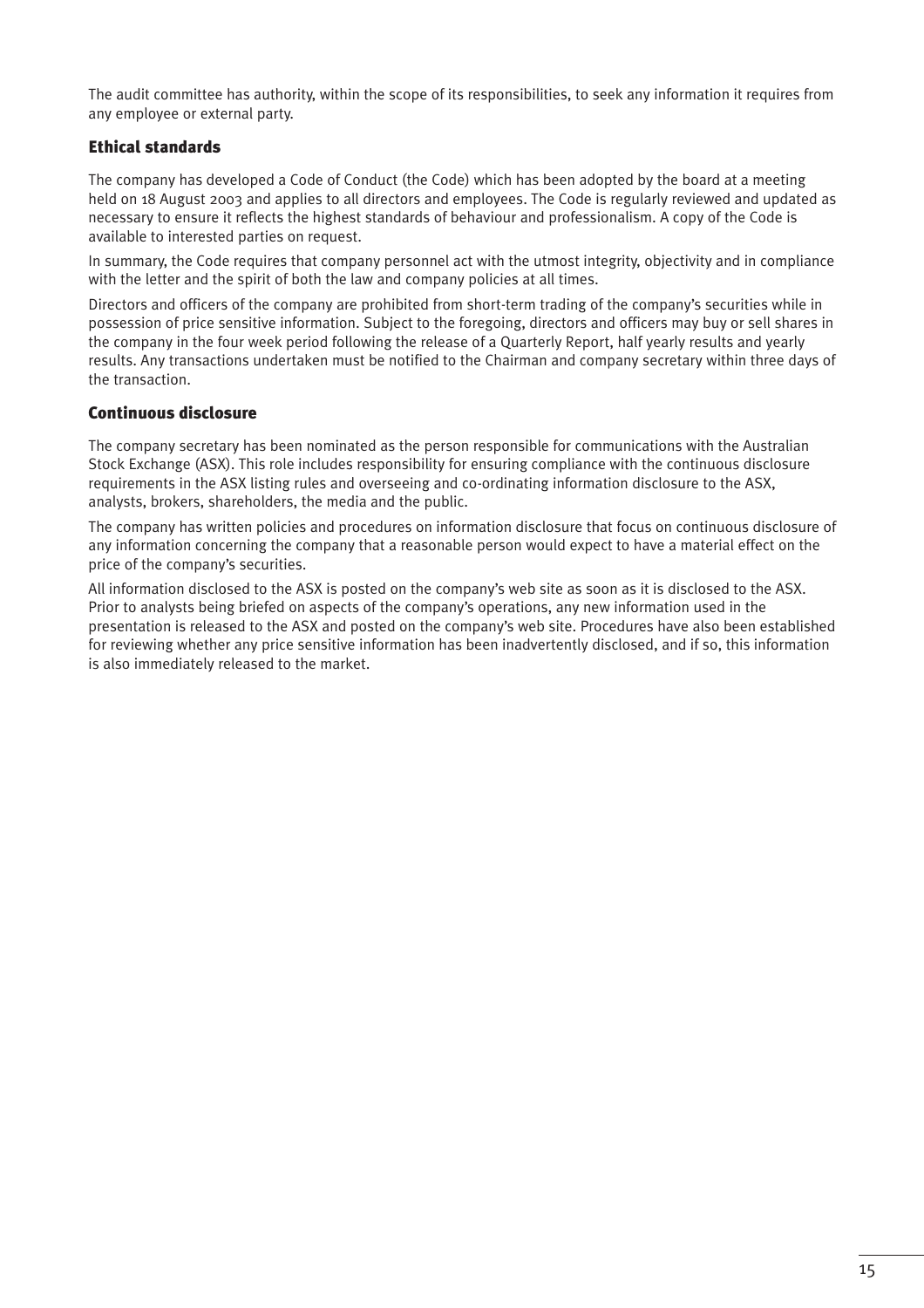# INDEPENDENT AUDIT REPORT TO THE MEMBERS OF LODESTONE EXPLORATION LIMITED

## Scope

## *The financial report and directors' responsibility*

The financial report comprises the statement of financial performance, statement of financial position, statement of cash flows, accompanying notes to the financial statements, and the Directors' declaration for Lodestone Exploration Limited (the company), for the year ended 30 June 2003.

The Directors of the company are responsible for the preparation and true and fair presentation of the financial report in accordance with the Corporations Act 2001. This includes responsibility for the maintenance of adequate accounting records and internal controls that are designed to prevent and detect fraud and error, and for the accounting policies and accounting estimates inherent in the financial report.

### *Audit approach*

We conducted an independent audit in order to express an opinion to the members of the company. Our audit was conducted in accordance with Australian Auditing Standards in order to provide reasonable assurance as to whether the financial report is free of material misstatement. The nature of an audit is influenced by factors such as the use of professional judgement, selective testing, the inherent limitations of internal control, and the availability of persuasive rather than conclusive evidence. Therefore, an audit cannot guarantee that all material misstatements have been detected.

We performed procedures to assess whether in all material respects the financial report presents fairly, in accordance with the Corporations Act 2001, including compliance with Accounting Standards and other mandatory financial reporting requirements in Australia, a view which is consistent with our understanding of the company's financial position, and of its performance as represented by the results of its operations and cash flows.

We formed our audit opinion on the basis of these procedures, which included:

- examining, on a test basis, information to provide evidence supporting the amounts and disclosures in the financial report, and
- assessing the appropriateness of the accounting policies and disclosures used and the reasonableness of significant accounting estimates made by the Directors.

While we considered the effectiveness of management's internal controls over financial reporting when determining the nature and extent of our procedures, our audit was not designed to provide assurance on internal controls.

## Independence

In conducting our audit, we followed applicable independence requirements of Australian professional ethical pronouncements and the Corporations Act 2001.

## Audit opinion

In our opinion, the financial report of Lodestone Exploration Limited is in accordance with:

- (a) the Corporations Act 2001, including:
	- (i) giving a true and fair view of the company's financial position as at 30 June 2003 and of its performance for the year ended on that date; and
	- (ii) complying with Accounting Standards in Australia and the Corporations Regulations 2001; and
- (b) other mandatory financial reporting requirements in Australia.

Douglas Welks Broad

DOUGLAS HECK & BURRELL R C Brown Chartered Accountants **Partner** Brisbane, 5 September 2003

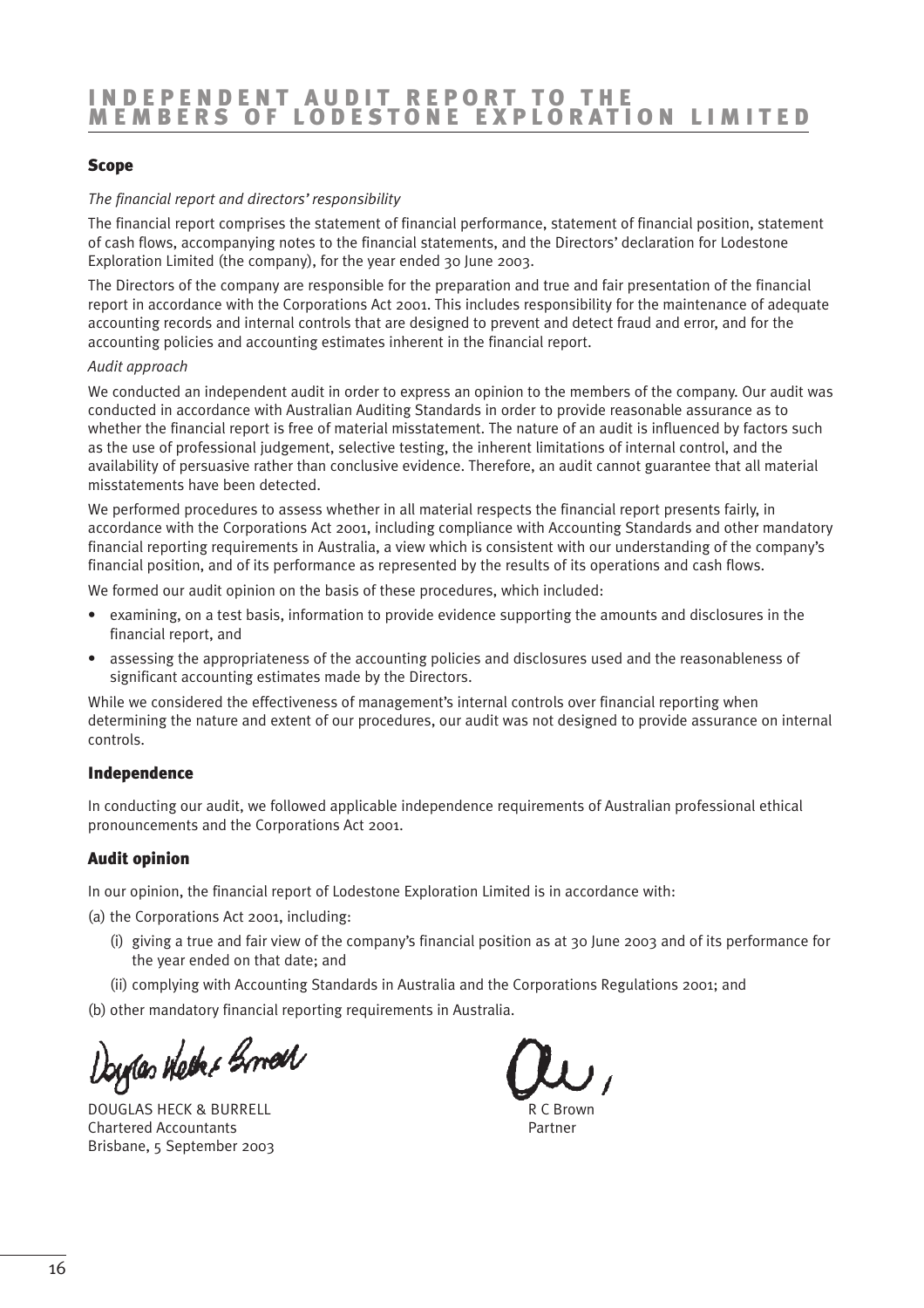# DIRECTORS' DECLARATION

The directors declare that the financial statements and notes set out on pages 18 to 30:

- (a) comply with Accounting Standards, the Corporations Regulations and other mandatory professional reporting requirements; and
- (b) give a true and fair view of the company's financial position as at 30 June 2003 and of its performance, as represented by the results of its operations and its cash flows, for the financial year ended on that date.

In the directors' opinion:

- (a) the financial statements and notes are in accordance with the Corporations Act 2001; and
- (b) there are reasonable grounds to believe that the company will be able to pay its debts as and when they become due and payable.

This declaration is made in accordance with a resolution of the directors.

J Show

J T Shaw Chairman Brisbane, 5 September 2003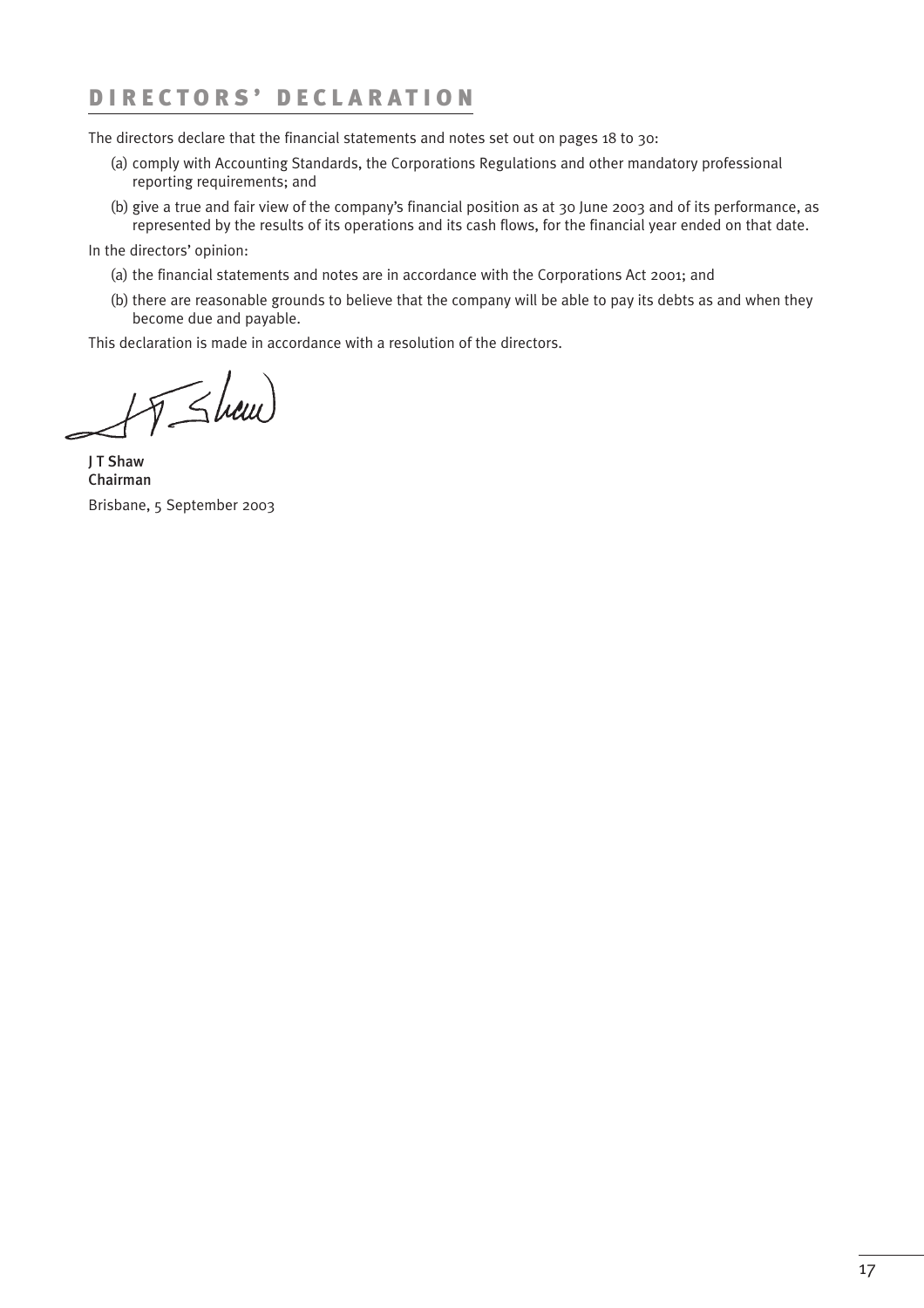# STATEMENT OF FINANCIAL PERFORMANCE

# FOR THE YEAR ENDED 30 JUNE 2003

|                                                                                                                                                         | <b>Notes</b> | 2003<br>S                                    | 2002<br>\$                                 |
|---------------------------------------------------------------------------------------------------------------------------------------------------------|--------------|----------------------------------------------|--------------------------------------------|
| Revenue from ordinary activities                                                                                                                        | 3            | 28,173                                       |                                            |
| Professional services expenses<br><b>Exploration related expenses</b><br>Corporate overhead expenses<br>Depreciation expenses<br>Directors remuneration |              | (66,091)<br>(38, 696)<br>(1,448)<br>(44,981) | (1,050)<br>(6, 168)<br>(5, 377)<br>(1,791) |
| Profit/(loss) from ordinary activities before income tax<br>Income tax expense                                                                          | 4<br>5       | (123, 043)                                   | (14, 386)                                  |
| Net profit/(loss)                                                                                                                                       |              | (123, 043)                                   | (14, 386)                                  |
| Total changes in equity other than those resulting from<br>transactions with owners as owners                                                           | 14           | (123, 043)                                   | (14, 386)                                  |
|                                                                                                                                                         |              | Cents                                        | Cents                                      |
| Basic earnings per share<br>Diluted earnings per share                                                                                                  | 22<br>22     | (0.57)<br>(0.57)                             | (0.10)<br>(0.10)                           |

The above Statement of Financial Performance should be read in conjunction with the accompanying notes.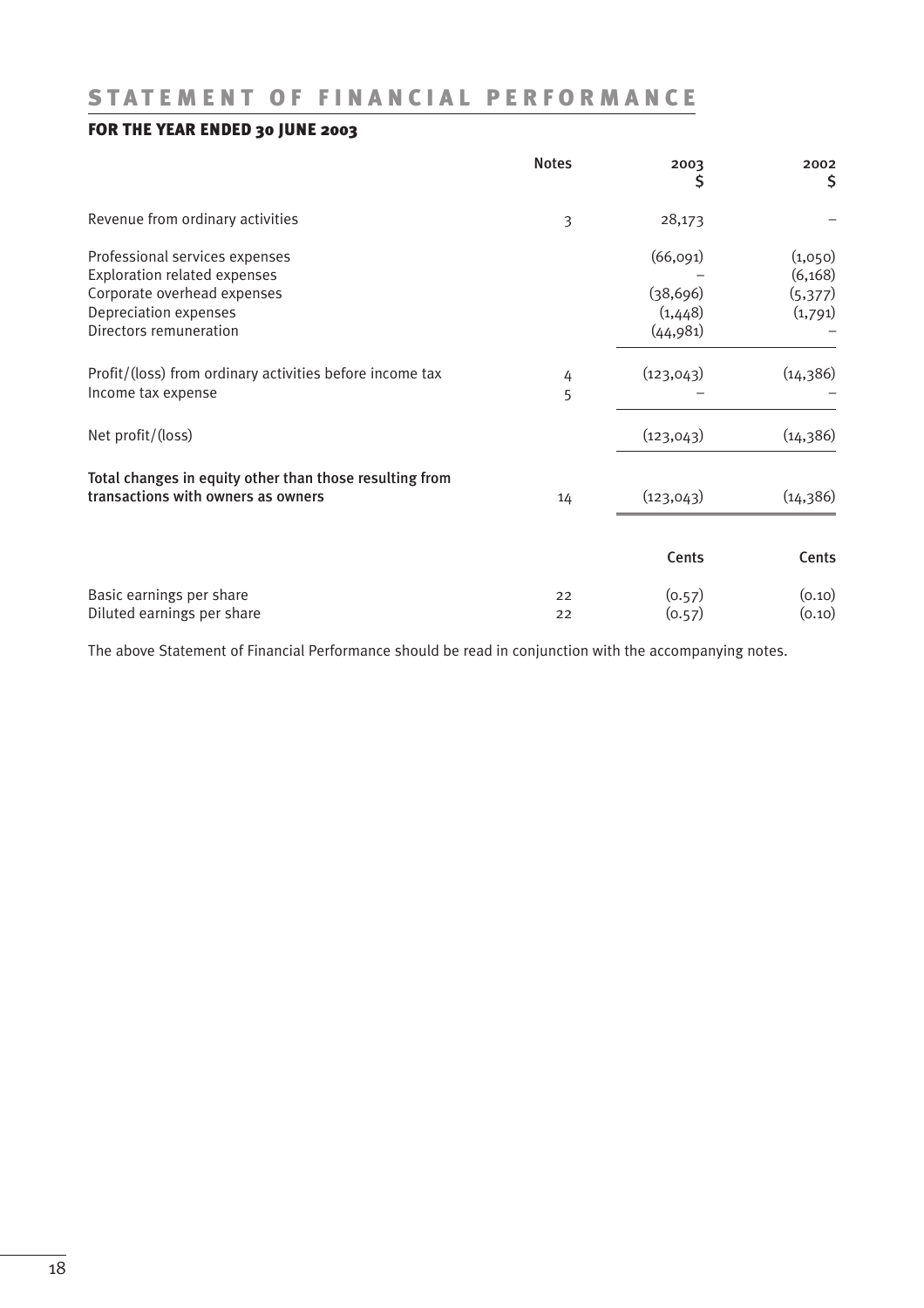# STATEMENT OF FINANCIAL POSITION

# AS AT 30 JUNE 2003

|                                      | <b>Notes</b>   | 2003<br>S  | 2002<br>\$ |
|--------------------------------------|----------------|------------|------------|
| <b>Current assets</b>                |                |            |            |
| Cash                                 |                | 1,957,043  | 134,004    |
| Receivables                          | 6              | 42,269     |            |
| Other                                | $\overline{7}$ | 13,260     | 2,500      |
| <b>Total current assets</b>          |                | 2,012,572  | 136,504    |
| <b>Non-current assets</b>            |                |            |            |
| Plant and equipment                  | 8              | 7,133      | 6,167      |
| <b>Exploration expenditure</b>       | 9              | 692,538    | 190,625    |
| <b>Total non-current assets</b>      |                | 699,671    | 196,792    |
| <b>Total assets</b>                  |                | 2,712,243  | 333,296    |
| <b>Current liabilities</b>           |                |            |            |
| Payables                             | 10             | 96,056     | 19,159     |
| <b>Total current liabilities</b>     |                | 96,056     | 19,159     |
| <b>Non-current liabilities</b>       |                |            |            |
| <b>Borrowings</b>                    | 11             |            | 11,572     |
| <b>Total non-current liabilities</b> |                |            | 11,572     |
| <b>Total liabilities</b>             |                | 96,056     | 30,731     |
| Net assets                           |                | 2,616,187  | 302,565    |
| Equity                               |                |            |            |
| Contributed equity                   | 12             | 2,825,159  | 388,494    |
| Accumulated profits/(losses)         | 13             | (208, 972) | (85, 929)  |
| <b>Total equity</b>                  | 14             | 2,616,187  | 302,565    |

The above Statement of Financial Position should be read in conjunction with the accompanying notes.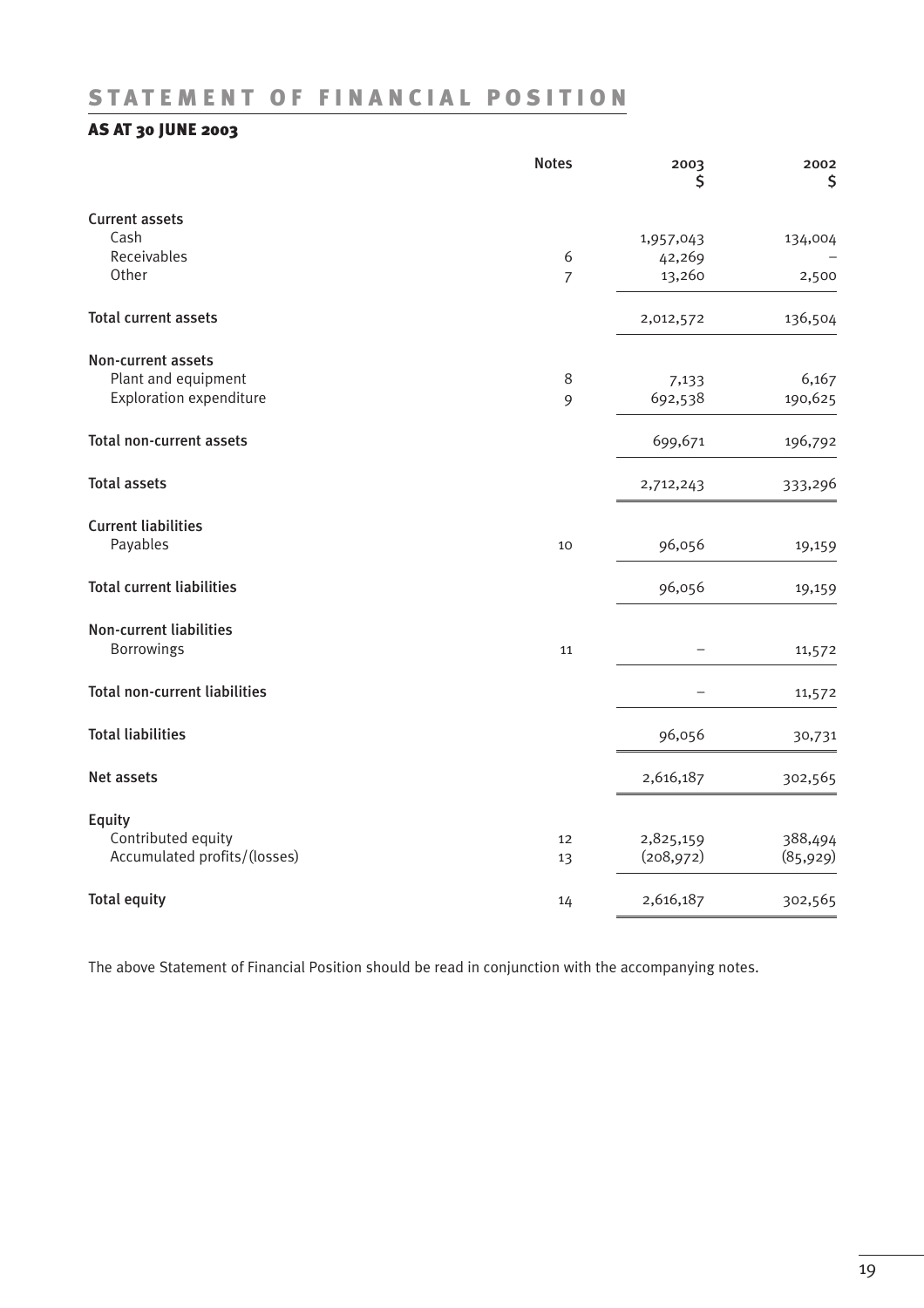# STATEMENT OF CASH FLOWS

# FOR THE YEAR ENDED 30 JUNE 2003

|                                                               | <b>Notes</b> | 2003       | 2002                       |
|---------------------------------------------------------------|--------------|------------|----------------------------|
|                                                               |              |            | \$<br>Inflows / (Outflows) |
| Cash flows from operating activities                          |              |            |                            |
| Receipts from customers (inclusive of goods and services tax) |              | 58,517     |                            |
| Payments to suppliers (inclusive of goods and services tax)   |              | (198, 355) | (13,018)                   |
| Interest received                                             |              | 21,309     |                            |
| Net cash outflows from operating activities                   | 20           | (118, 529) | (13,018)                   |
| Cash flows from investing activities                          |              |            |                            |
| Payments for exploration                                      |              | (455, 351) | (98, 691)                  |
| Payments for property, plant and equipment                    |              | (2,414)    |                            |
| Payment for security deposit                                  |              | (10,760)   |                            |
| Net cash outflows from investing activities                   |              | (468, 525) | (98, 691)                  |
| Cash flows from financing activities                          |              |            |                            |
| Loan from director                                            |              |            | 947                        |
| Repayments of loan from director                              |              |            | (15, 366)                  |
| Proceeds from share issue                                     |              | 2,745,851  | 219,000                    |
| Proceeds from share applications not yet issued               |              |            | 15,000                     |
| Payment of share issue costs                                  |              | (335,758)  | (9,900)                    |
| Net cash inflows from financing activities                    |              | 2,410,093  | 209,681                    |
| Net increase in cash held                                     |              | 1,823,039  | 97,972                     |
| Cash at the beginning of the financial year                   |              | 134,004    | 36,032                     |
| Cash at the end of the financial year                         |              | 1,957,043  | 134,004                    |

The above Statement of Cash Flows should be read in conjunction with the accompanying notes.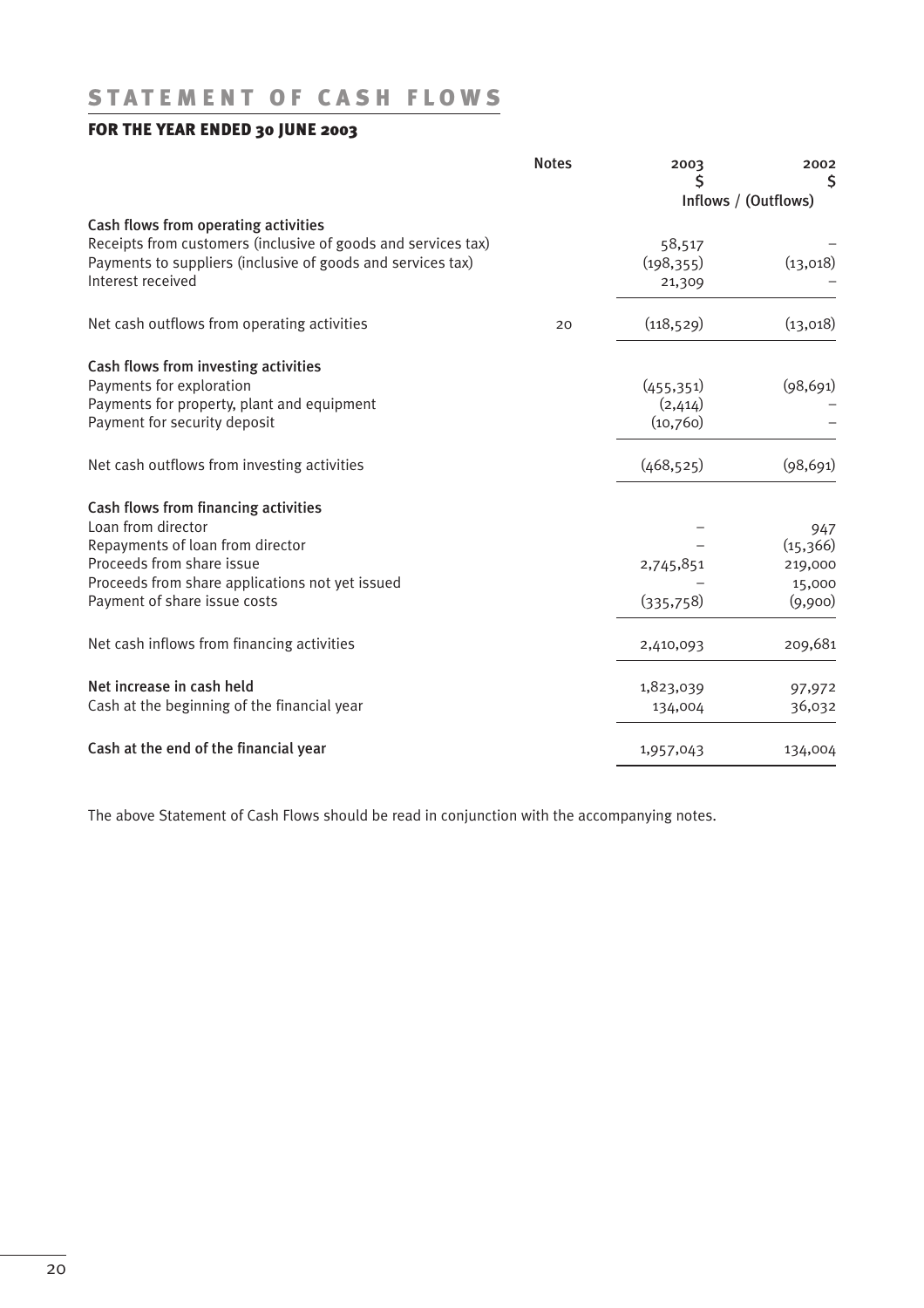## FOR THE YEAR ENDED 30 JUNE 2003

## Note 1. Summary of significant accounting policies

This general purpose financial report has been prepared in accordance with Accounting Standards, other authoritative pronouncements of the Australian Accounting Standards Board, Urgent Issues Group Consensus Views and the Corporations Act 2001.

It is prepared in accordance with the historical cost convention, except for certain assets which, as noted, are at valuation. Unless otherwise stated, the accounting policies adopted are consistent with those of the previous year.

### (a) Income tax

Tax effect accounting procedures are followed whereby the income tax expense in the statement of financial performance is matched with the accounting profit after allowing for permanent differences. The future tax benefit relating to tax losses is not carried forward as an asset unless the benefit is virtually certain of realisation. Income tax on cumulative timing differences is set aside to the deferred income tax or the future income tax benefit accounts at the rates which are expected to apply when those timing differences reverse.

### (b) Exploration expenditure

Exploration expenditure incurred by or on behalf of the entity is accumulated separately for each area of interest until such time as the area moves into development phase, or is abandoned or sold. The realisation of the value of expenditure carried forward depends upon any commercial results that may be obtained through successful development and exploitation of the area of interest or alternatively by its sale. If an area of interest is abandoned or is considered to be of no further commercial interest the accumulated exploration costs relating to the area are written off against income in the year of abandonment.

### (c) Acquisitions of assets

The purchase method of accounting is used for all acquisitions of assets. Cost is measured as the fair value of the assets given up, shares issued or liabilities undertaken at the date of acquisition plus incidental costs directly attributable to the acquisition.

#### (d) Recoverable amount of non-current assets

The recoverable amount of an asset is the net amount expected to be recovered through the cash inflows and outflows arising from its continued use and subsequent disposal.

Where the carrying amount of a non-current asset is greater than its recoverable amount, the asset is written down to its recoverable amount. The decrement in the carrying amount is recognised as an expense in the net profit or loss in the reporting period in which the recoverable amount write-down occurs.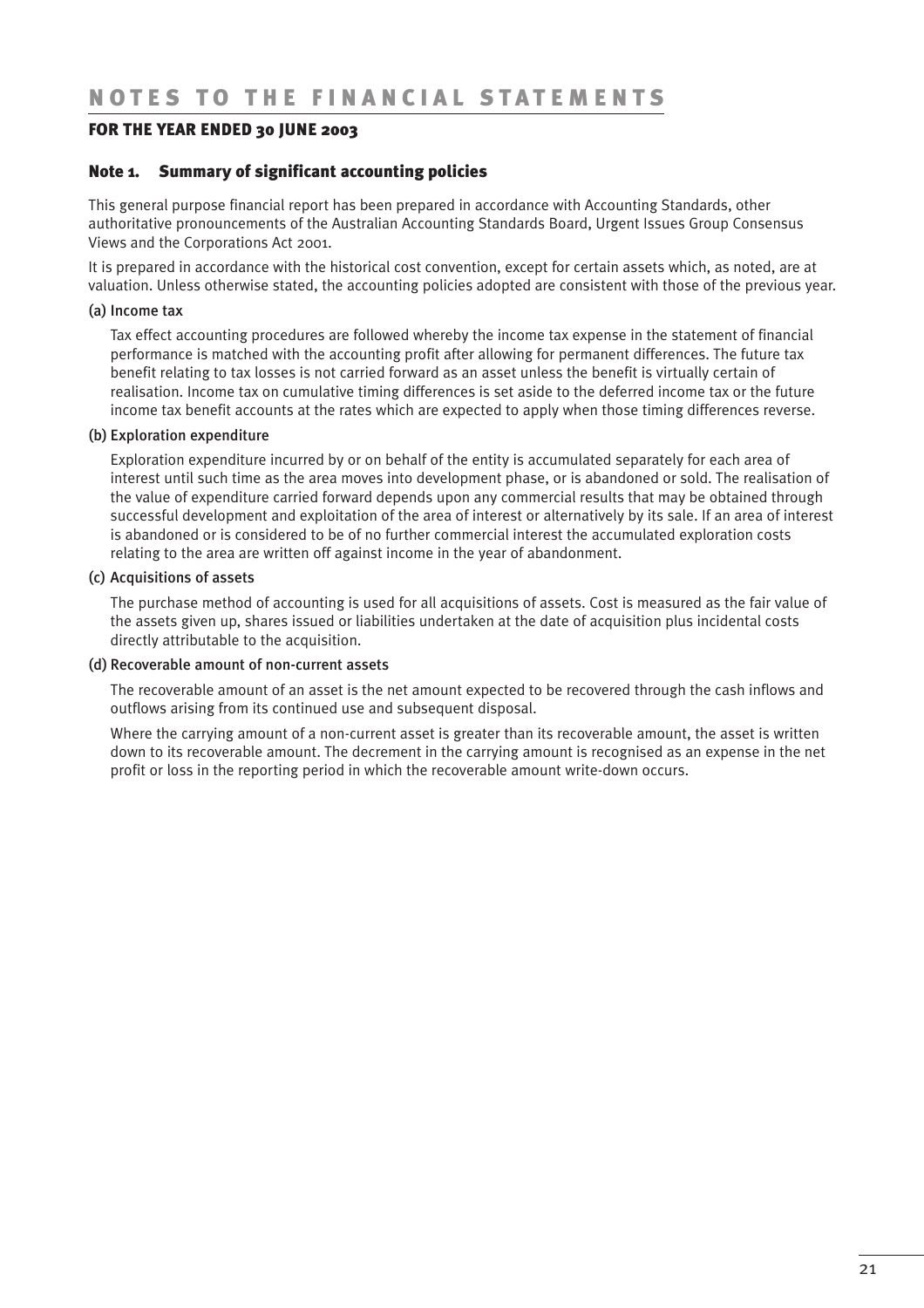## Note 1. Summary of significant accounting policies (continued)

### (e) Depreciation of property, plant and equipment

Depreciation is calculated on a diminishing value basis to write off the net cost or revalued amount of each item of property, plant and equipment over its expected useful life to the entity. Estimates of remaining useful lives are made on a regular basis for all assets, with annual reassessments for major items. The expected useful lives are as follows:

Plant and equipment  $15 - 20$  years

### (f) Trade and other creditors

These amounts represent liabilities for goods and services provided to the entity prior to the end of the financial year and which are unpaid. The amounts are unsecured and are usually paid within 30 days of recognition.

#### (g) Cash

For the purposes of the statement of cash flows, cash includes deposits at call with financial institutions and other highly liquid investments with short periods to maturity which are readily convertible to cash on hand and are subject to an insignificant risk of changes in value, net of outstanding bank overdrafts.

### (h) Earnings per share

### *(i) Basic earnings per share*

Basic earnings per share is determined by dividing net profit after income tax attributable to members of the company, excluding any costs of servicing equity other than ordinary shares, by the weighted average number of ordinary shares outstanding during the financial year, adjusted for bonus elements in ordinary shares issued during the year.

### *(ii) Diluted earnings per share*

Diluted earnings per share adjusts the figures used in the determination of basic earnings per share to take into account the after income tax effect of interest and other financing costs associated with dilutive potential ordinary shares and the weighted average number of shares assumed to have been issued for no consideration in relation to dilutive potential ordinary shares.

#### (i) Web site costs

Costs in relation to web sites are charged as expenses in the period in which they are incurred. Costs in relation to the development of a web site, and ongoing costs of maintenance during the operating phase are considered to be expenses.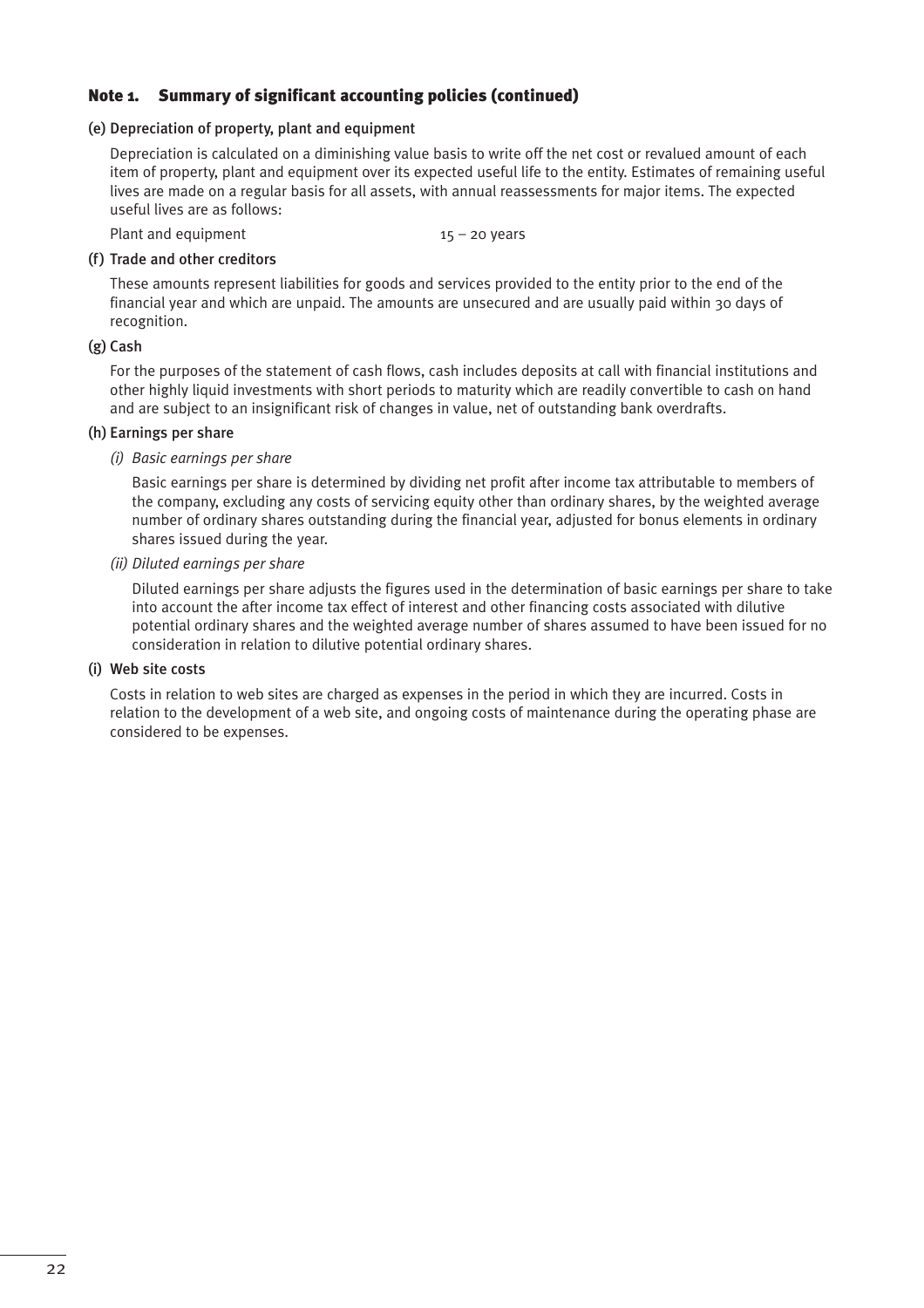## Note 2. Segment information

The company operates solely within one business segment, being the mineral exploration industry in Australia.

|                                                                                                                                                | 2003<br>S           | 2002<br>\$       |
|------------------------------------------------------------------------------------------------------------------------------------------------|---------------------|------------------|
| Note $3.$<br><b>Revenue</b>                                                                                                                    |                     |                  |
| Revenue from outside the ordinary activities<br>Interest                                                                                       | 28,173              |                  |
| Note 4. Profit from ordinary activities                                                                                                        |                     |                  |
| Loss from ordinary activities before income tax expense<br>includes the following specific expenses:                                           |                     |                  |
| Depreciation                                                                                                                                   | 1,448               | 1,791            |
| Income tax<br>Note 5.                                                                                                                          |                     |                  |
| The income tax benefit for the financial year differs<br>from the amount calculated on the loss. The differences<br>are reconciled as follows: |                     |                  |
| Loss from ordinary activities before income tax expense                                                                                        | (123, 043)          | (14, 386)        |
| Income tax calculated at 30% (2002: 30%)<br>Tax effect of permanent differences:                                                               | (36,913)            | (4,316)          |
| Business related capital costs<br>Other                                                                                                        | (20, 848)<br>1,835  |                  |
| Income tax expense / (benefit) adjusted for permanent differences<br>Future income tax benefits not brought to account                         | (55, 926)<br>55,926 | (4,316)<br>4,316 |
| Income tax expense attributable to the loss                                                                                                    |                     |                  |

The directors estimate that the potential net future income tax benefit at 30 June 2003 amounts to \$188,452 (2002: \$62,553). The future income tax benefit, which has not been recognised as an asset, will only be obtained if:

(i) the company derives future assessable income of a nature and an amount sufficient to enable the benefit to be realised;

(ii) the company continues to comply with the conditions for deductibility imposed by the law; and

(iii)no changes in tax legislation adversely affect the company in realising the benefit.

No franking credits are available for the subsequent financial year.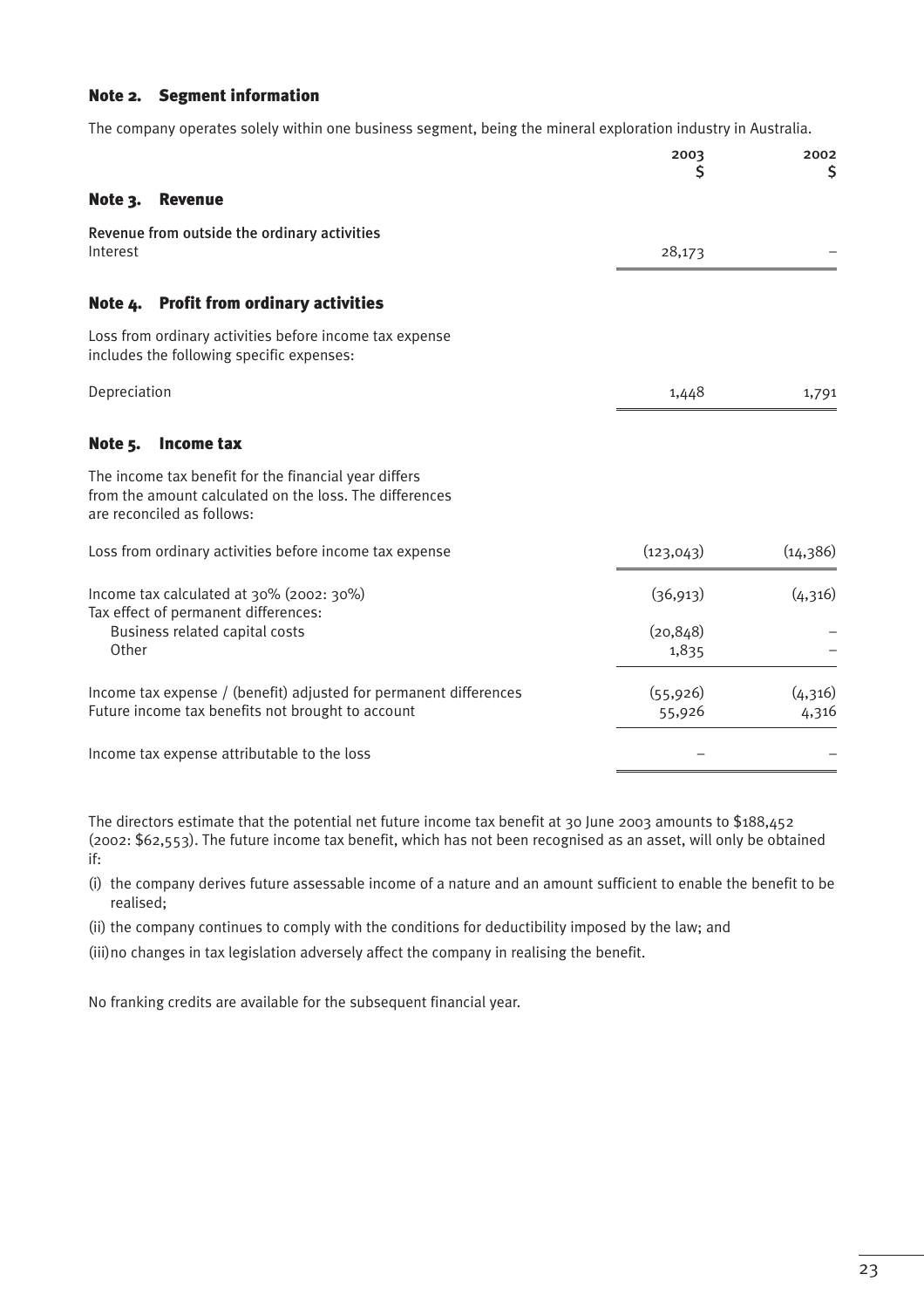|                                                  | 2003<br>\$ | 2002<br>\$ |
|--------------------------------------------------|------------|------------|
| Note 6. Current assets - Receivables             |            |            |
| Interest receivable                              | 6,864      |            |
| Other debtors                                    | 35,405     |            |
|                                                  | 42,269     |            |
| Note 7.<br><b>Current assets - Other</b>         |            |            |
| Security deposit                                 | 13,260     | 2,500      |
| Note 8. Non-current assets - Plant and equipment |            |            |
| Motor vehicle $-$ at cost                        | 22,060     | 22,060     |
| Less: Accumulated depreciation                   | (17, 280)  | (15, 893)  |
|                                                  | 4,780      | 6,167      |
| Plant and equipment - at cost                    | 2,414      |            |
| Less: Accumulated depreciation                   | (61)       |            |
|                                                  | 2,353      |            |
|                                                  | 7,133      | 6,167      |

Reconciliations of the carrying amounts of each class of plant and equipment at the beginning and end of the current financial year are set out below:

|                                                                                                  | Motor vehicle<br>S | <b>Plant and equipment</b> | <b>Total</b><br>\$ |
|--------------------------------------------------------------------------------------------------|--------------------|----------------------------|--------------------|
| Carrying amount at 1 July 2002                                                                   | 6,167              |                            | 6,167              |
| Additions                                                                                        |                    | 2,414                      | 2,414              |
| Depreciation expense                                                                             | (1, 387)           | (61)                       | (1,448)            |
| Carrying amount at 30 June 2003                                                                  | 4,780              | 2,353                      | 7,133              |
|                                                                                                  |                    | 2003<br>\$                 | 2002<br>\$         |
| Non-current assets - Exploration expenditure<br>Note 9.                                          |                    |                            |                    |
| <b>Exploration phase property costs</b><br>Geological and exploration expenditure $-$ at cost    |                    | 692,538                    | 190,625            |
| The capitalised exploration expenditure carried forward<br>above has been determined as follows: |                    |                            |                    |
| Opening balance                                                                                  |                    | 190,625                    | 89,852             |
| Expenditure incurred during the year                                                             |                    | 501,913                    | 100,773            |
| Closing balance as shown above                                                                   |                    | 692,538                    | 190,625            |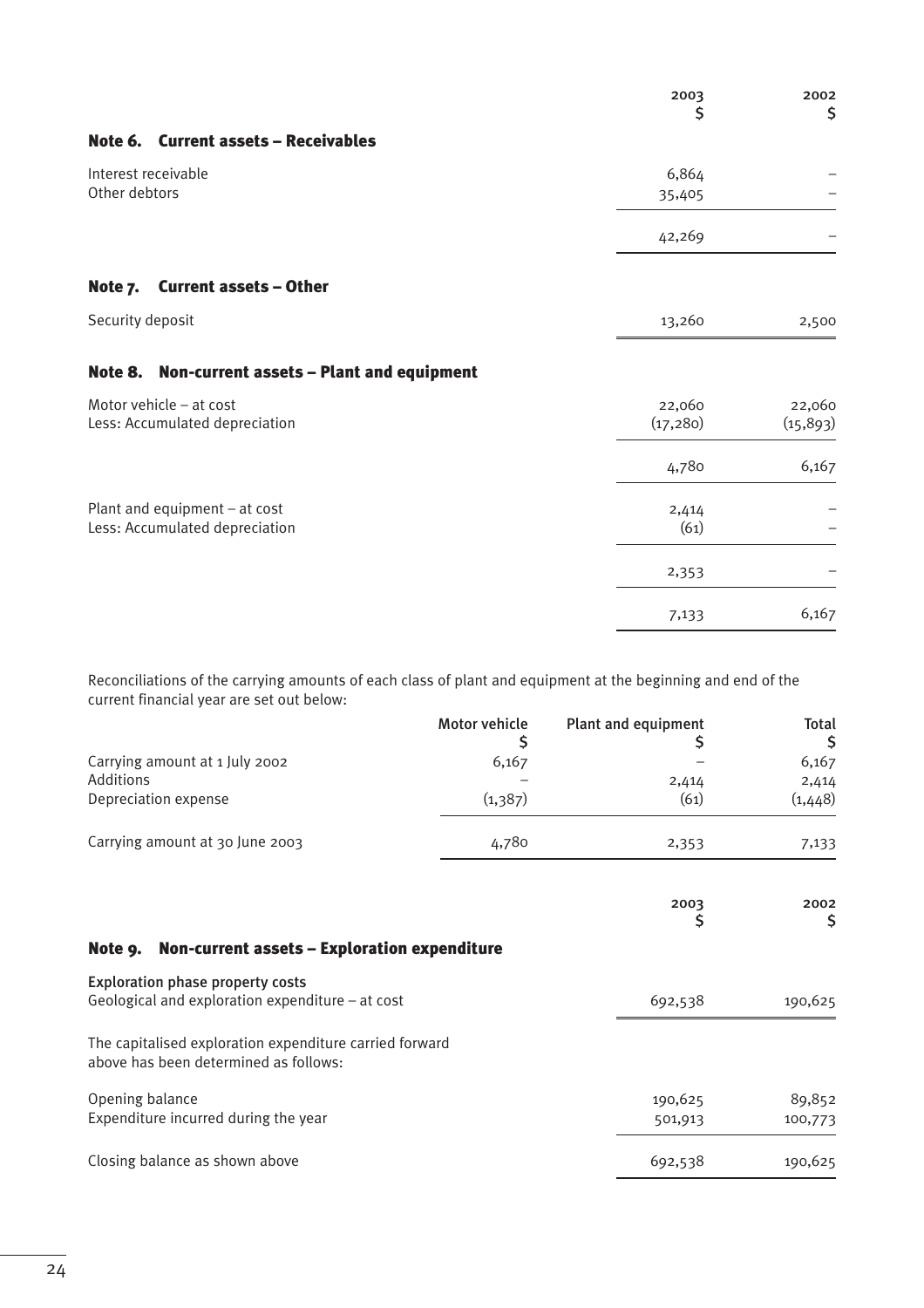|                                                     | 2003   | 2002<br>\$      |
|-----------------------------------------------------|--------|-----------------|
| Note 10. Current liabilities - Payables             |        |                 |
| Trade creditors<br>Share application funds received | 96,056 | 4,159<br>15,000 |
|                                                     | 96,056 | 19,159          |
|                                                     |        |                 |

## Note 11. Non-current liabilities – Borrowings

| Loan payable to director - unsecured |  | 11,572 |
|--------------------------------------|--|--------|
|--------------------------------------|--|--------|

## Note 12. Contributed equity

|                                      | 2003<br><b>Shares</b> | 2002<br><b>Shares</b> | 2003      | 2002    |
|--------------------------------------|-----------------------|-----------------------|-----------|---------|
| (a) Share capital<br>Ordinary shares |                       |                       |           |         |
| Fully paid                           | 30,911,154            | 16,595,000            | 2,825,159 | 388,494 |

### (b) Movements in ordinary share capital:

| Date             | <b>Details</b>                 | Number of<br><b>Shares</b> | <b>Issue</b><br>Price | \$        |
|------------------|--------------------------------|----------------------------|-----------------------|-----------|
| 30 June 2001     | Opening balance                | 13,505,000                 |                       | 179,394   |
| 6 November 2001  | Share issue                    | 500,000                    | \$0.04                | 20,000    |
| 29 January 2002  | Share issue                    | 1,000,000                  | \$0.04                | 40,000    |
| 28 May 2002      | Share issue                    | 1,590,000                  | \$0.10                | 159,000   |
|                  | Share issue expenses           |                            |                       | (9,900)   |
| 30 June 2002     | <b>Balance</b>                 | 16,595,000                 |                       | 388,494   |
| 23 August 2002   | Share issue                    | 500,000                    | \$0.15                | 75,000    |
| 31 October 2002  | Share issue                    | 807,822                    | \$0.15                | 121,173   |
| 31 December 2002 | Share issue                    | 508,332                    | \$0.15                | 76,250    |
| 10 March 2003    | Shares issued under Prospectus | 12,500,000                 | \$0.20                | 2,500,000 |
|                  | Share issue expenses           |                            |                       | (335,758) |
| 30 June 2003     | Closing balance                | 30,911,154                 |                       | 2,825,159 |

## (c) Ordinary shares

Ordinary shares entitle the holder to participate in dividends and the proceeds on winding up of the company in proportion to the number of and amounts paid on the shares held.

On a show of hands every holder of ordinary shares present at a meeting in person or by proxy, is entitled to one vote, and upon a poll each share is entitled to one vote.

### (d) Options

At balance date 7,150,000 options over ordinary shares of Lodestone Exploration Limited were on issue. 900,000 options were issued on 30 September 2002 with an exercise price of \$0.30. 800,000 of these options expire on 30 September 2007 and the remaining 100,000 expire on 30 September 2005. A further 6,250,000 options were issued under the Prospectus. These options are exercisable at \$0.20 and expire on 7 December 2004.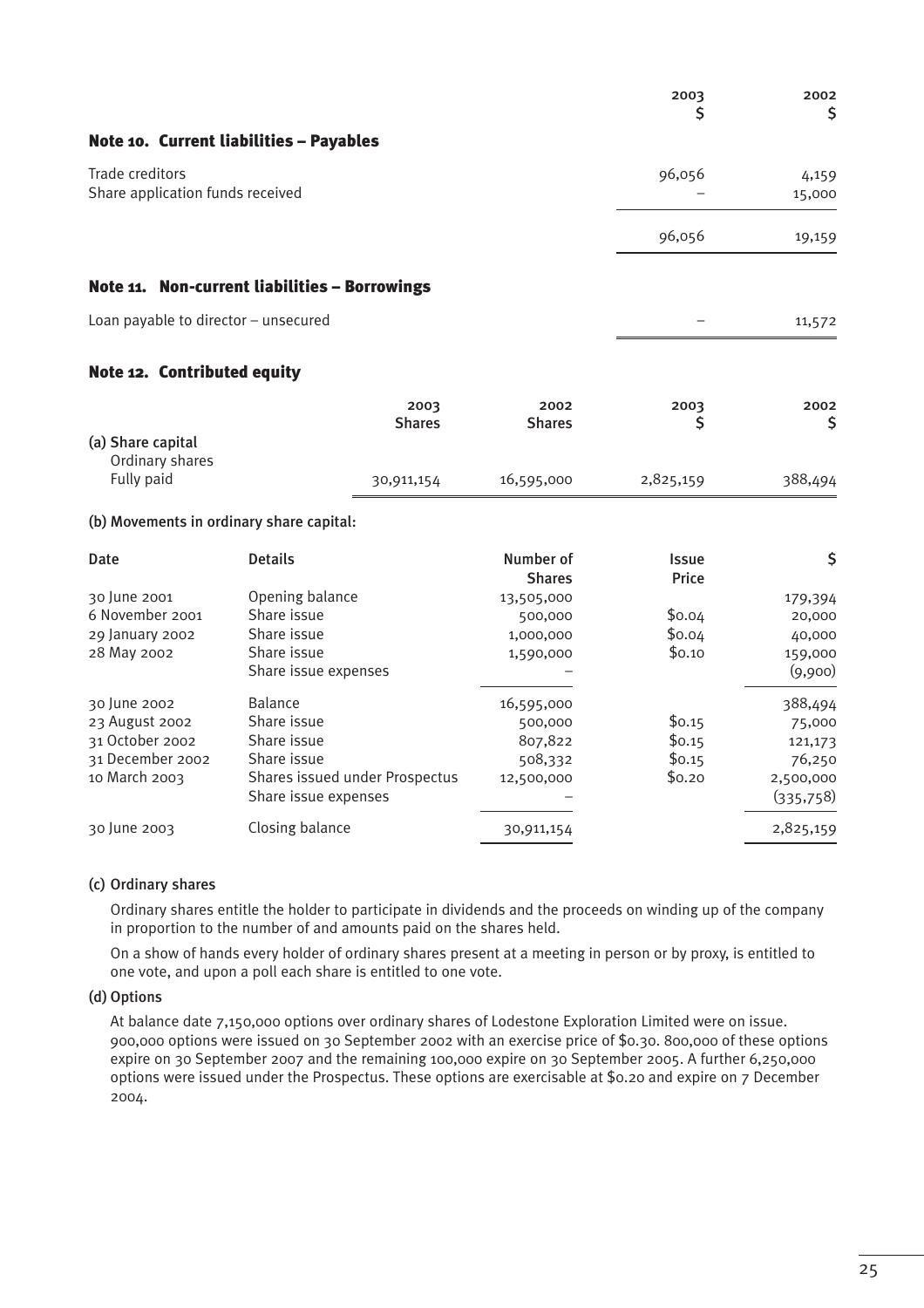|                                                                                                                                | 2003<br>S              | 2002<br>\$             |
|--------------------------------------------------------------------------------------------------------------------------------|------------------------|------------------------|
| Note 13. Accumulated losses                                                                                                    |                        |                        |
| Accumulated losses at the beginning of the financial year<br>Net loss attributable to members of Lodestone Exploration Limited | (85, 929)<br>(123,043) | (71, 543)<br>(14, 386) |
| Accumulated losses at the end of the financial year                                                                            | (208, 972)             | (85, 929)              |
| Note 14. Equity                                                                                                                |                        |                        |
| Total equity at the beginning of the financial year<br>Total changes in equity recognised in the statement                     | 302,565                | 107,851                |
| of financial performance<br>Transactions with owners as owners:                                                                | (123, 043)             | (14, 386)              |
| Contributions of equity net of transaction costs                                                                               | 2,436,665              | 209,100                |
| Total equity at the end of the financial year                                                                                  | 2,616,187              | 302,565                |

# Note 15. Financial instruments

### (a) Interest rate risk exposure

The company's exposure to interest rate risk and the effective weighted average interest rate for classes of financial assets and financial liabilities are set out below: Floating Non-Interest

| 2003                               | <b>Floating</b><br>Interest<br>Rate | Non-Interest<br><b>Bearing</b> | <b>Total</b> |
|------------------------------------|-------------------------------------|--------------------------------|--------------|
| Financial assets:                  | \$                                  | \$                             | \$           |
| Cash                               | 1,950,000                           | 7,043                          | 1,957,043    |
| Receivables                        |                                     | 42,269                         | 42,269       |
| Other                              |                                     | 13,260                         | 13,260       |
|                                    | 1,950,000                           | 62,572                         | 2,012,572    |
| Weighted average interest rate     | 4.25%                               |                                |              |
| Financial liabilities:             |                                     |                                |              |
| Payables                           |                                     | 96,056                         | 96,056       |
|                                    |                                     | 96,056                         | 96,056       |
| Weighted average interest rate     |                                     |                                |              |
| Net financial assets/(liabilities) | 1,950,000                           | (33,484)                       | 1,916,516    |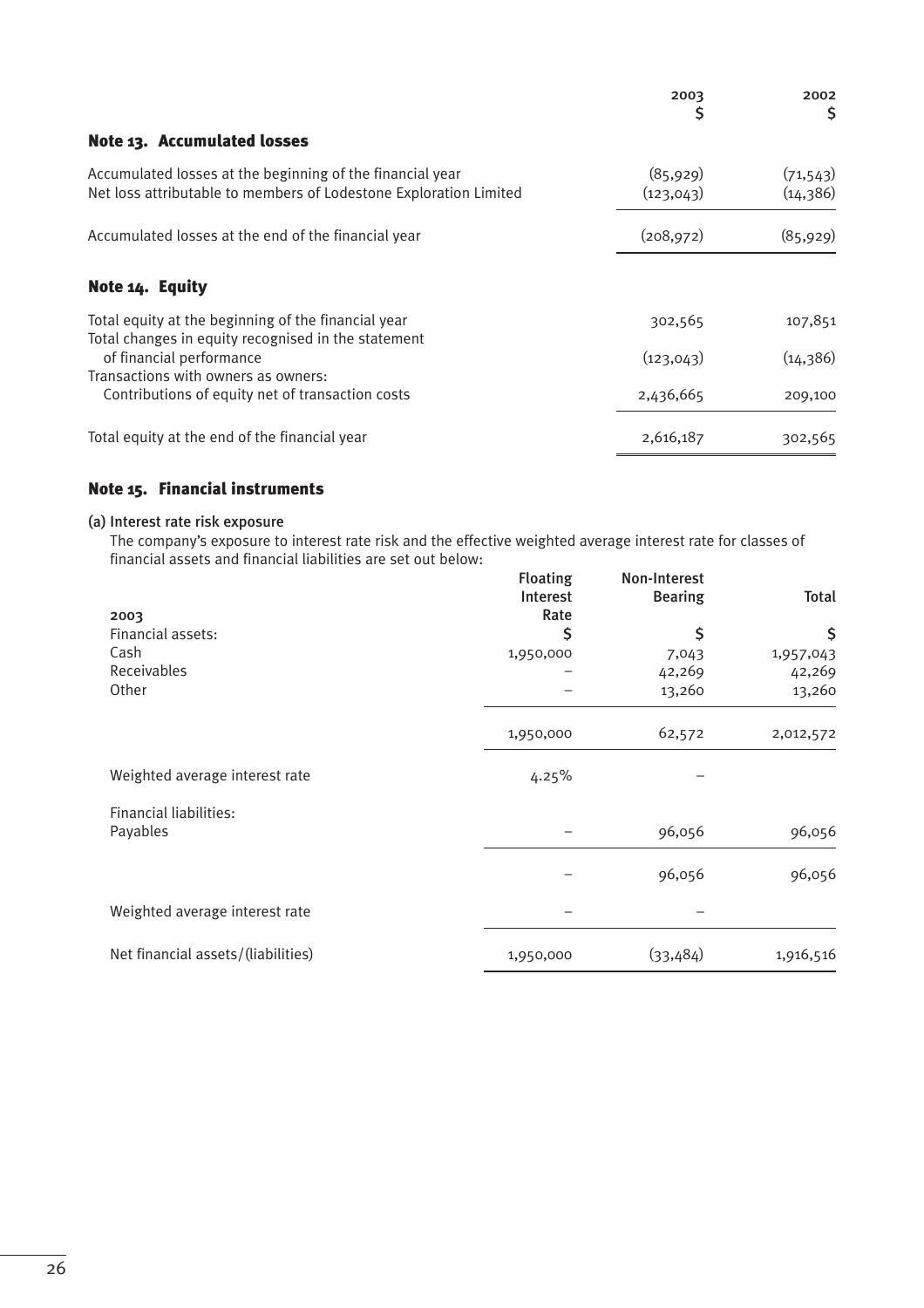## Note 15. Financial instruments (continued)

| 2002                               | <b>Floating</b><br>Interest<br>Rate | Non-Interest<br><b>Bearing</b> | <b>Total</b> |
|------------------------------------|-------------------------------------|--------------------------------|--------------|
| Financial assets:                  | \$                                  | \$                             | \$           |
| Cash                               |                                     | 134,004                        | 134,004      |
| Other                              |                                     | 2,500                          | 2,500        |
|                                    |                                     | 136,504                        | 136,504      |
| Weighted average interest rate     |                                     |                                |              |
| Financial liabilities:             |                                     |                                |              |
| Payables                           |                                     | 4,159                          | 4,159        |
| <b>Borrowings</b>                  |                                     | 11,572                         | 11,572       |
|                                    |                                     | 15,731                         | 15,731       |
| Weighted average interest rate     |                                     |                                |              |
| Net financial assets/(liabilities) |                                     | 120,773                        | 120,773      |

#### (b) Fair net values

The company's financial assets and liabilities included in current assets and liabilities in the statement of financial position are carried at amounts approximate their net fair value.

#### (c) Credit risk exposures

The company's maximum exposure to credit risk at balance date in relation to each class of recognised financial asset is the carrying amount of those assets as indicated in the statement of financial position.

|                                                   | 2003   | 2002<br>S |
|---------------------------------------------------|--------|-----------|
| Note 16. Remuneration of directors and executives |        |           |
| (a) Directors                                     |        |           |
| Income paid or payable, or otherwise made         |        |           |
| available, to directors by the entity             |        |           |
| and related parties in connection with the        |        |           |
| management of affairs of the entity               | 92,960 |           |
|                                                   |        |           |

The amounts disclosed for remuneration of directors include the assessed fair values of options granted to directors during the year ended 30 June 2003 at the date they were granted. Fair values have been determined using an appropriate option pricing model that takes into account the exercise price, the term of the option, the vesting and performance criteria, the impact of dilution, the non-tradeable nature of the option, the current price and expected price volatility of the underlying share, the expected dividend yield and the risk-free interest rate for the term of the option.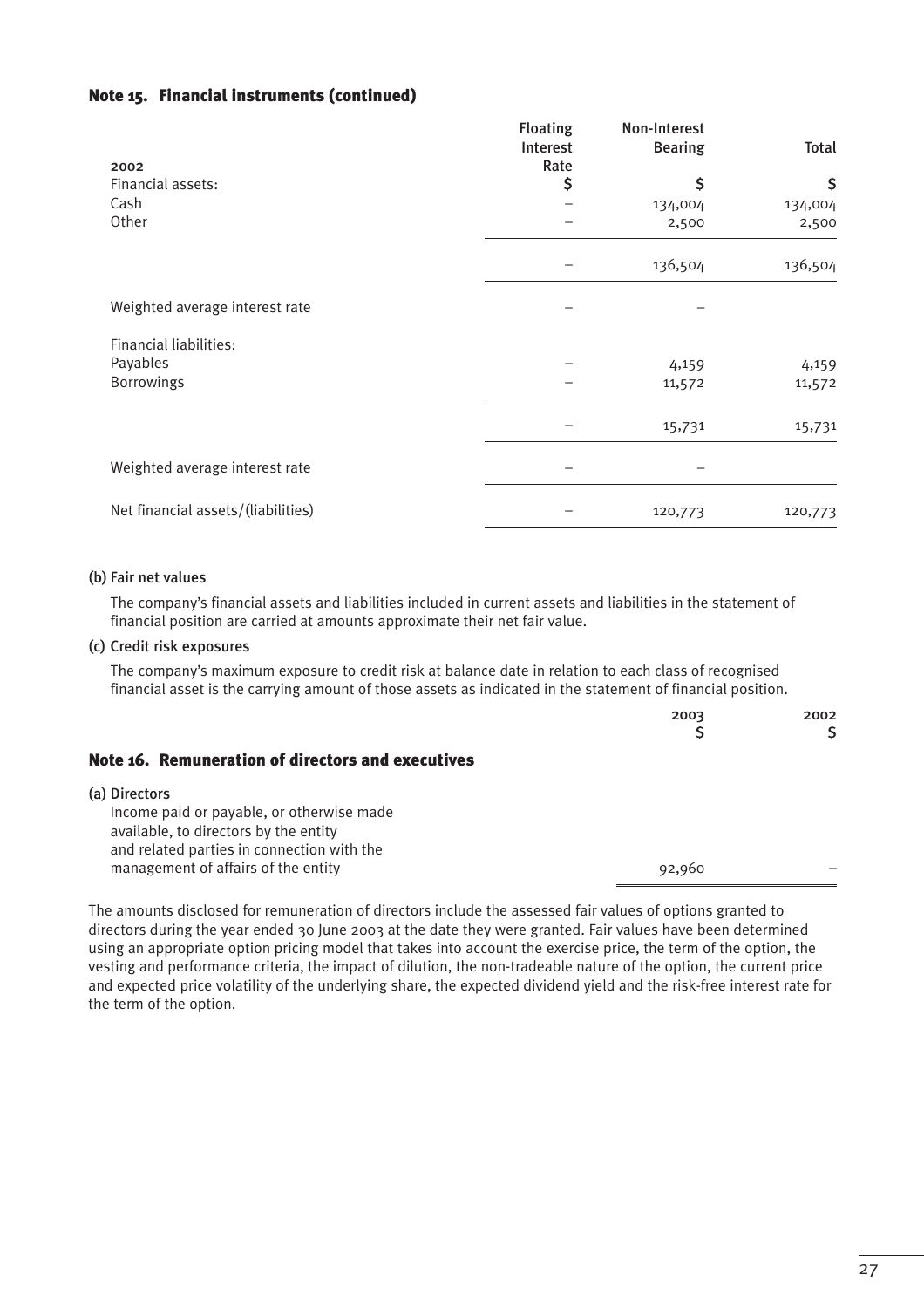## Note 16. Remuneration of directors and executives (continued)

The numbers of directors whose total income from the entity or related parties was within the specified bands are as follows:

| \$                                                                              | 2003   | 2002       |
|---------------------------------------------------------------------------------|--------|------------|
| O<br>9,999                                                                      | 2      |            |
| 20,000<br>29,999                                                                | 2      |            |
| 30,000<br>39,999<br>$\overline{\phantom{m}}$                                    | 1      |            |
| (b) Executives                                                                  |        |            |
| No executives received remuneration in excess of \$100,000.                     |        |            |
|                                                                                 | 2003   | 2002<br>\$ |
| Note 17. Remuneration of auditors                                               |        |            |
| During the year the auditor of the entity earned the<br>following remuneration: |        |            |
| Audit of financial report of the entity                                         | 10,000 | 1,050      |
| IPO's Independent Accountant's Report                                           | 6,900  |            |
| Taxation compliance and share registry                                          | 4,829  |            |
| Other services                                                                  |        |            |
| Total remuneration                                                              | 21,729 | 1,050      |

## Note 18. Related parties

### **Directors**

The names of persons who were directors at any time during the financial year are as follows: J L McCawley, G Baynton, J T Shaw, P Sankey and M Ackland. J L McCawley was the only director who also held office during the year ended 30 June 2001. G Baynton was appointed on 5 November 2001. J T Shaw was appointed on 20 May 2002. P Sankey was appointed on 4 June 2002 and resigned on 2 May 2003. M Ackland was appointed on 1 July 2002.

### Transactions of Directors and Director Related Entities concerning shares or share options

Aggregate number of shares and share options of Lodestone Exploration Limited acquired or disposed by directors or their director related entities during the period were as follows:

|                                                 | 2003<br><b>Number</b> | 2002<br><b>Number</b> |
|-------------------------------------------------|-----------------------|-----------------------|
| <b>Acquisitions</b>                             |                       |                       |
| Ordinary shares<br>Options over ordinary shares | 415,647<br>918,750    | 1,090,000             |

Aggregate number of shares and share options of Lodestone Exploration Limited held directly, indirectly, or beneficially by directors of the company or their director related entities at balance date:

|                              | 2003<br>Number | 2002      |
|------------------------------|----------------|-----------|
|                              |                | Number    |
| Ordinary shares              | 6,525,647      | 6,110,000 |
| Options over ordinary shares | 918,750        |           |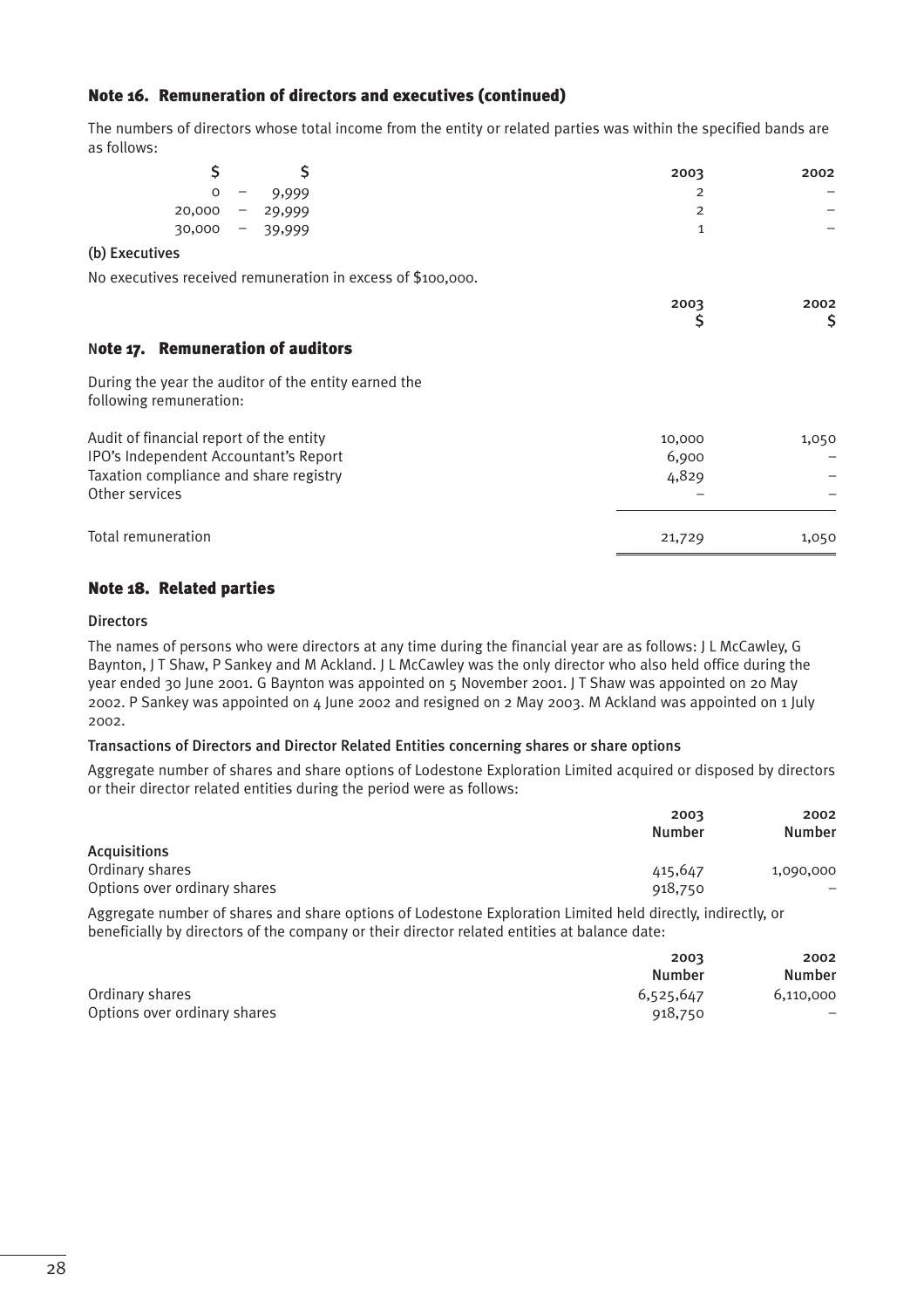## Note 18. Related parties (continued)

### Other Transactions of Directors and Director-Related Entities

G Baynton is a director of Orbit Capital Pty Limited, which received commission in respect of equity raised during the financial year, such service being provided in the ordinary course of business to the Company.

The wife of a director, Mr G Baynton, is a director of Nous Corporate Pty Ltd and has the capacity to significantly influence decision making of that company. Lodestone Exploration Limited has rented office space from Nous Corporate Pty Ltd during the year. Nous Corporate Pty Ltd has also provided professional services to Lodestone Exploration Limited during the financial year.

|                                                                                                                           | 2003   | 2002<br>S |
|---------------------------------------------------------------------------------------------------------------------------|--------|-----------|
| Aggregate amounts of each of the above types of other transactions with<br>directors and their director-related entities: |        |           |
| Commission                                                                                                                | 25,000 | 9,000     |
| Rent of office space                                                                                                      | 6,000  |           |
| Consulting fees                                                                                                           | 31,882 |           |
| Aggregate amounts payable to directors and their director-related<br>entities at balance date:                            |        |           |
| Current liabilities                                                                                                       | 2,439  | 11,572    |

## Note 19. Events occurring after reporting date

There have been no matters or circumstances, that have arisen since the end of the financial year, that have significantly affected, or may affect, the operations of the company, the results of those operations or the state of affairs of the company in future financial years.

|                                                                                                                                                                             | 2003                          | 2002<br>\$       |
|-----------------------------------------------------------------------------------------------------------------------------------------------------------------------------|-------------------------------|------------------|
| Note 20. Reconciliation of loss from ordinary activities after income<br>tax to net cash outflow from operating activities                                                  |                               |                  |
| Loss from ordinary activities after income tax                                                                                                                              | (123,043)                     | (14, 386)        |
| Depreciation                                                                                                                                                                | 1,448                         | 1,791            |
| Change in operating assets and liabilities:<br>(Increase)/decrease in other debtors<br>(Increase)/decrease in interest receivable<br>Increase/(decrease) in trade creditors | (30,073)<br>(6,864)<br>40,003 | (2,000)<br>1,577 |
| Net cash outflow from operating activities                                                                                                                                  | (118, 529)                    | (13,018)         |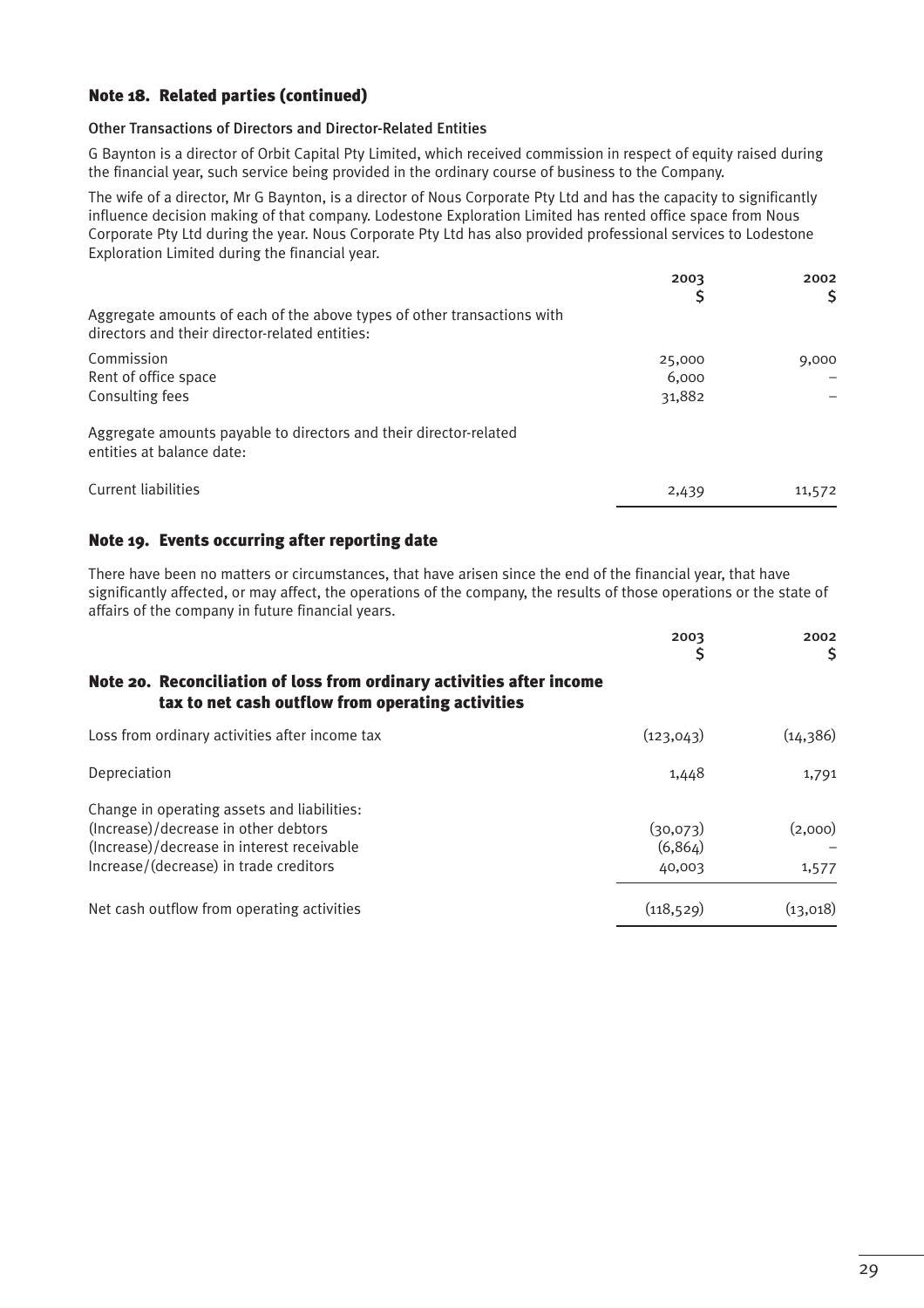### 2003 2002 \$ \$

### Note 21. Commitments for expenditure

#### Operating leases

Commitments for minimum lease payments in relation to non-cancellable operating leases are payable as follows:

| Within one year                                                                                                                                                                                      | 2,890   |  |
|------------------------------------------------------------------------------------------------------------------------------------------------------------------------------------------------------|---------|--|
| <b>Exploration commitments</b><br>Commitments for payments under exploration permits<br>for minerals in existence at the reporting date but not<br>recognised as liabilities payable are as follows: |         |  |
| Within one year<br>Later than one year but not later than 5 years<br>Later than 5 years                                                                                                              | 695,561 |  |
| Commitments not recognised in the financial statements                                                                                                                                               | 695,561 |  |

So as to maintain current rights to tenure of various exploration tenements, the entity will be required to outlay amounts in respect of tenement exploration expenditure commitments. These outlays, which arise in relation to granted tenements are noted above. The outlays may be varied from time to time, subject to approval of the relevant government departments, and may be relieved if a tenement is relinquished.

|                                                                                                                                                                                                | 2003                  | 2002<br>S             |
|------------------------------------------------------------------------------------------------------------------------------------------------------------------------------------------------|-----------------------|-----------------------|
| <b>Consulting commitments</b><br>Commitments for payments under personal services<br>contracts in existence at the reporting date but not<br>recognised as liabilities payable are as follows: |                       |                       |
| Within one year<br>Later than one year but not later than 5 years<br>Later than 5 years                                                                                                        | 122,500               | 50,000                |
| Commitments not recognised in the financial statements                                                                                                                                         | 122,500               | 50,000                |
| Note 22. Earnings per share                                                                                                                                                                    |                       |                       |
|                                                                                                                                                                                                | 2003<br>Cents         | 2002<br>Cents         |
| Basic earnings per share                                                                                                                                                                       | (0.57)                | (0.10)                |
| Diluted earnings per share                                                                                                                                                                     | (0.57)                | (0.10)                |
| Weighted average number of shares used as the denominator                                                                                                                                      | 2003<br><b>Number</b> | 2002<br><b>Number</b> |
| Weighted average number of ordinary shares used as the denominator in<br>calculating basic earnings per share                                                                                  | 21,683,540            | 14,467,932            |
| Weighted average number of ordinary shares and potential ordinary<br>shares used as the denominator in calculating diluted earnings per share                                                  | 21,683,540            | 14,467,932            |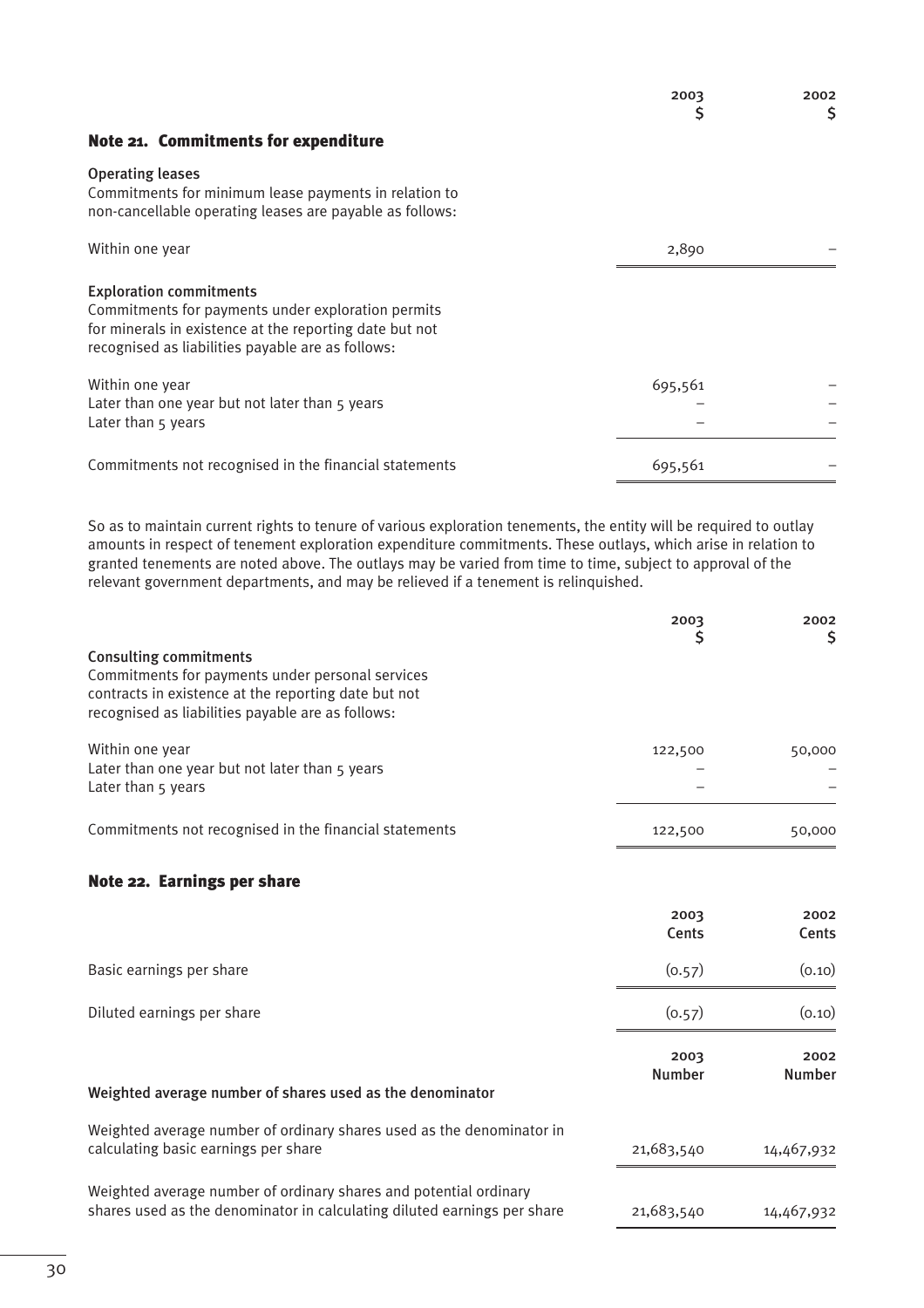# SHAREHOLDER INFORMATION

The shareholder information set out below was applicable as at 26 August 2003.

## A. Distribution of equity securities

|                    | Class of equity security |                        |  |
|--------------------|--------------------------|------------------------|--|
|                    |                          | <b>Ordinary shares</b> |  |
|                    | <b>Shares</b>            | <b>Options</b>         |  |
| $1 - 1,000$        | 1                        |                        |  |
| $1,001 - 5,000$    | 20                       | 176                    |  |
| $5,001 - 10,000$   | 191                      | 72                     |  |
| $10,001 - 100,000$ | 265                      | 168                    |  |
| 100,001 and over   | 36                       | 7                      |  |
|                    | 513                      | 423                    |  |

Analysis of numbers of equity security holders by size of holding:

There were 13 holders of less than a marketable parcel of ordinary shares and 350 holders of less than a marketable parcel of options.

## B. Equity security holders

## *Twenty largest quoted equity security holders*

The names of the twenty largest holders of quoted equity securities are listed below:

|                                                | <b>Ordinary shares</b> |                                |  |
|------------------------------------------------|------------------------|--------------------------------|--|
| Name                                           | <b>Number</b><br>held  | Percentage of<br>issued shares |  |
| John Lachlan McCawley                          | 5,097,147              | 16.48                          |  |
| Patrick Thomas Charles & Maria Julienne Barron | 3,000,000              | 9.70                           |  |
| Foxcorp Holdings Ltd                           | 2,000,000              | 6.47                           |  |
| Allegro Capital Nominees Pty Ltd               | 1,201,000              | 3.88                           |  |
| <b>Talmetal Pty Ltd</b>                        | 1,000,000              | 3.23                           |  |
| Noel Clarence White                            | 1,000,000              | 3.23                           |  |
| TBIC Pty Ltd                                   | 800,000                | 2.58                           |  |
| Lili Haas & Doug Price                         | 500,000                | 1.61                           |  |
| Nicola Maree Mullins                           | 416,667                | 1.34                           |  |
| Closemarket Pty Ltd                            | 387,500                | 1.25                           |  |
| Donald Julian Channer                          | 375,000                | 1.21                           |  |
| William J Daffron                              | 360,000                | 1.16                           |  |
| Envoy Investments Limited                      | 285,000                | 0.92                           |  |
| Hancroft Pty Ltd                               | 250,000                | 0.80                           |  |
| Deslie Dawn Brampton                           | 250,000                | 0.80                           |  |
| <b>Scott William Power</b>                     | 250,000                | 0.80                           |  |
| JJNA Pty Ltd                                   | 222,500                | 0.71                           |  |
| Foligno Pty Ltd                                | 205,000                | 0.66                           |  |
| Badge Nominees Pty Ltd                         | 200,000                | 0.64                           |  |
| Berne No 132 Nominees Pty Ltd                  | 199,999                | 0.64                           |  |
|                                                | 17,999,813             | 58.11                          |  |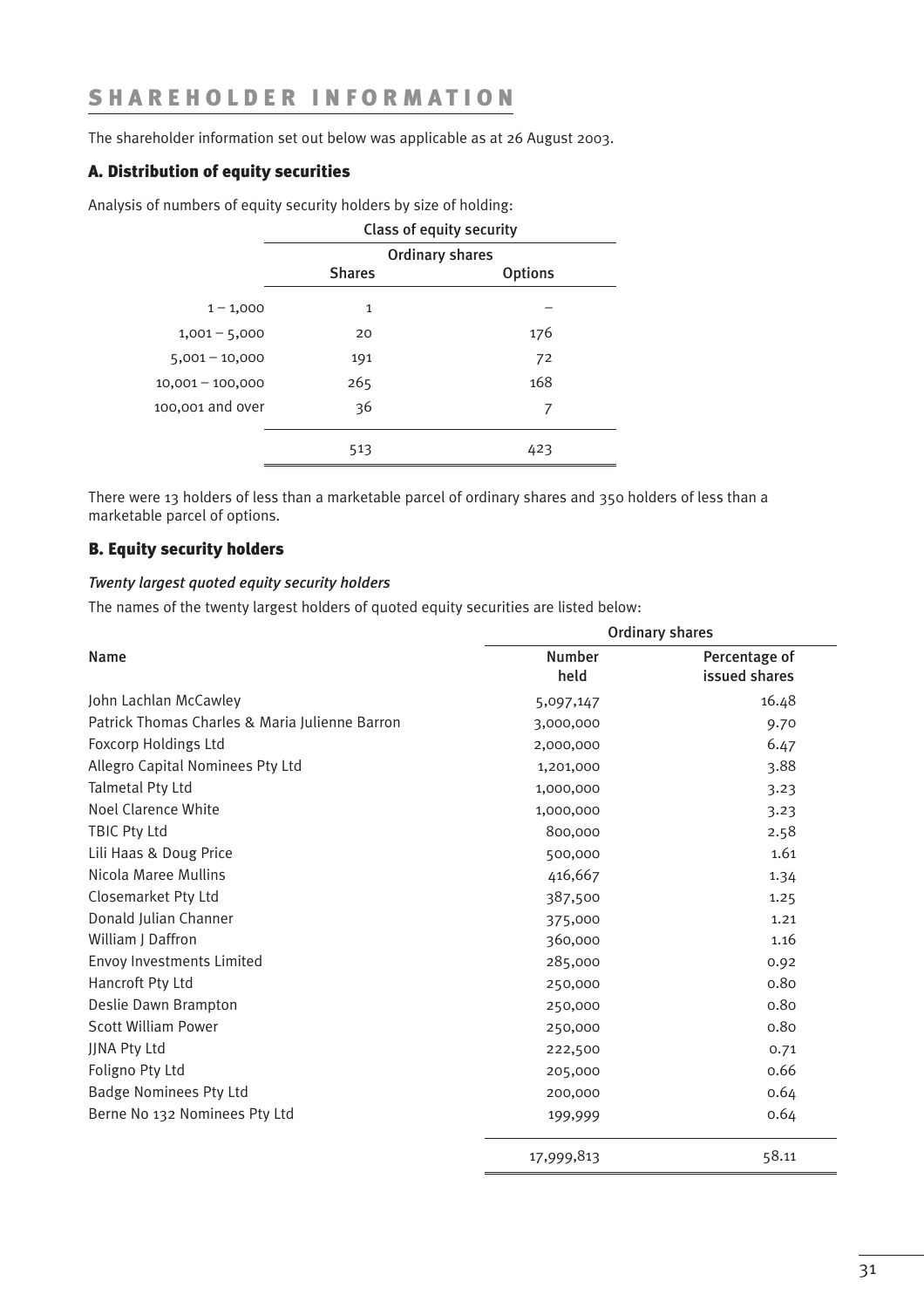## B. Equity security holders (continued)

## *Twenty largest quoted option holders*

The names of the twenty largest holders of quoted options are listed below:

| <b>Options</b>                                |                       |                                 |
|-----------------------------------------------|-----------------------|---------------------------------|
| <b>Name</b>                                   | <b>Number</b><br>held | Percentage of<br>issued options |
| Carnethy Investments Pty Ltd                  | 237,500               | 3.80                            |
| Closemarket Pty Ltd                           | 193,750               | 3.10                            |
| Donald Julien Channer                         | 187,500               | 3.00                            |
| Envoy Investments Limited                     | 142,500               | 2.28                            |
| Berne No 132 Nominees Pty Ltd                 | 125,000               | 2.00                            |
| Benjamin James Cleary                         | 120,000               | 1.92                            |
| Foligno Pty Ltd                               | 102,500               | 1.64                            |
| Allegro Capital Nominees Pty Ltd              | 100,000               | 1.60                            |
| Robert James Dougall                          | 90,000                | 1.44                            |
| Hancroft Pty Ltd                              | 87,500                | 1.40                            |
| Talmetal Pty Ltd                              | 85,000                | 1.36                            |
| Nicola Maree Mullins                          | 82,500                | 1.32                            |
| Capco Trust Jersey Limited                    | 75,000                | 1.20                            |
| <b>ANZ Nominees Limited</b>                   | 62,500                | 1.00                            |
| Lyndal Joy Peterson                           | 57,500                | 0.92                            |
| <b>Matthew Alan Baker</b>                     | 52,500                | 0.84                            |
| Grant Donald Peterson & Christine Myrtle Lane | 52,500                | 0.84                            |
| Noel James Blake                              | 50,000                | 0.80                            |
| <b>Burns Construction Pty Ltd</b>             | 50,000                | 0.80                            |
| Dundee Investments Pty Ltd                    | 50,000                | 0.80                            |
|                                               | 2,003,750             | 32.06                           |

## C. Substantial holders

Substantial holders in the company are set out below:

| <b>Number</b><br>held | Percentage |
|-----------------------|------------|
|                       |            |
| 5,097,147             | 16.48      |
| 3,000,000             | 9.70       |
| 2,000,000             | 6.47       |
|                       |            |

## D. Voting rights

The voting rights attaching to each class of equity securities are set out below:

(a) Ordinary shares

On a show of hands every member present at a meeting in person or by proxy shall have one vote and upon a poll each share shall have one vote.

(b) Options

No voting rights.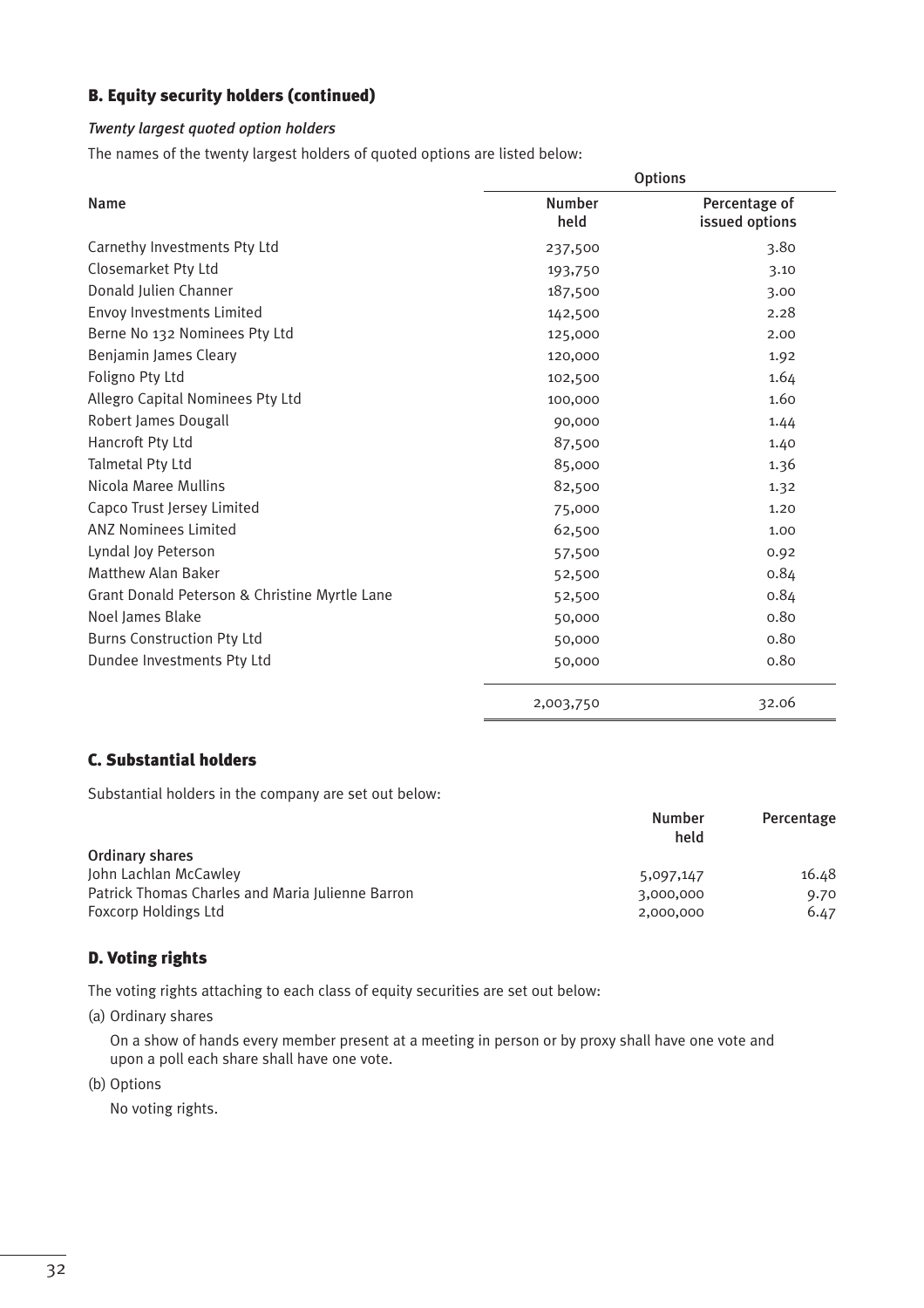